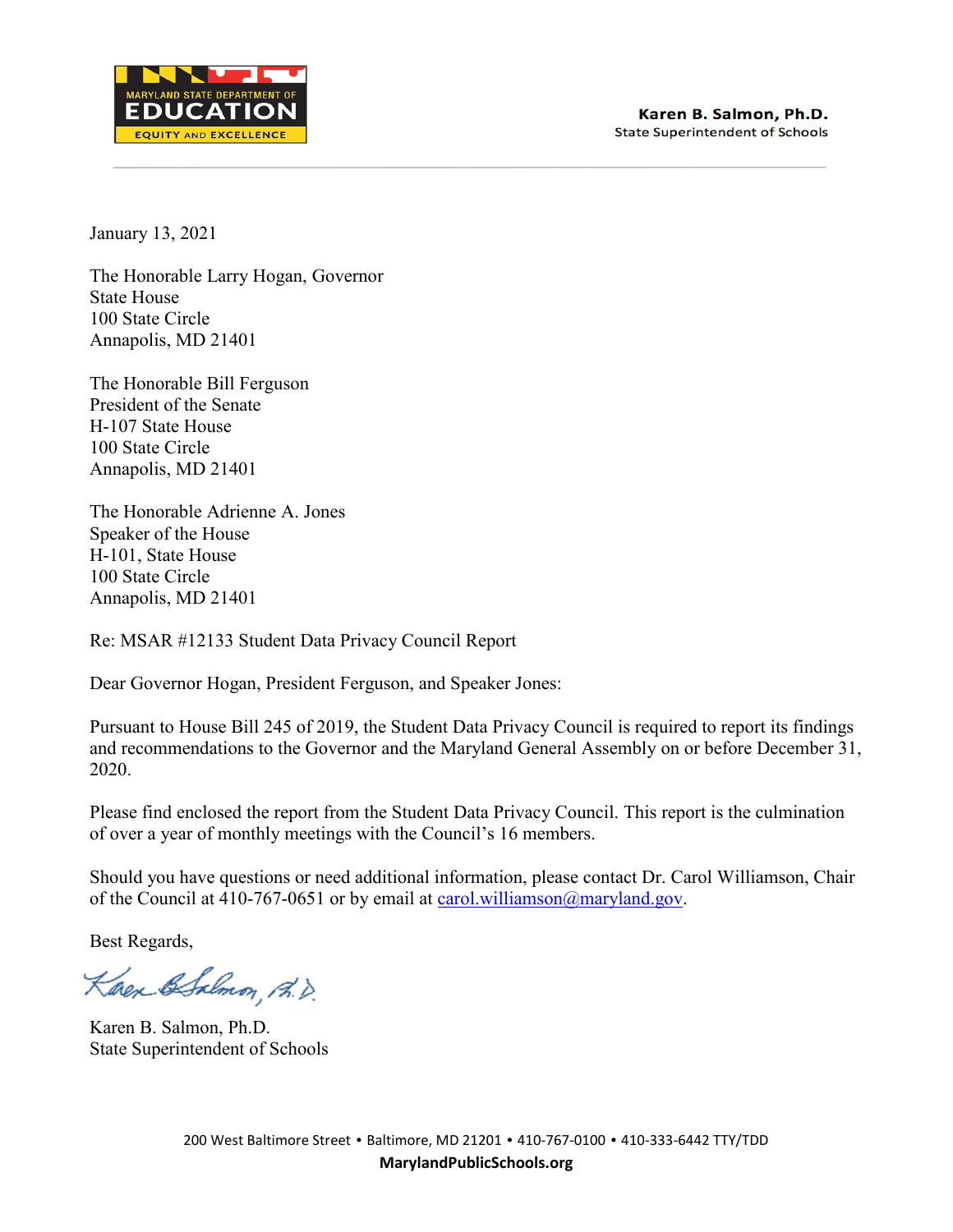# Student Data Privacy Council Report

*to the* Governor and General Assembly,

*as required by the* The Student Data Privacy Council Act (HB 245, RS 2019)

# *Presented by the* **Maryland State Department of Education**

**December 31, 2020**

**Larry Hogan** Governor



**Karen B. Salmon, Ph.D.** State Superintendent of Schools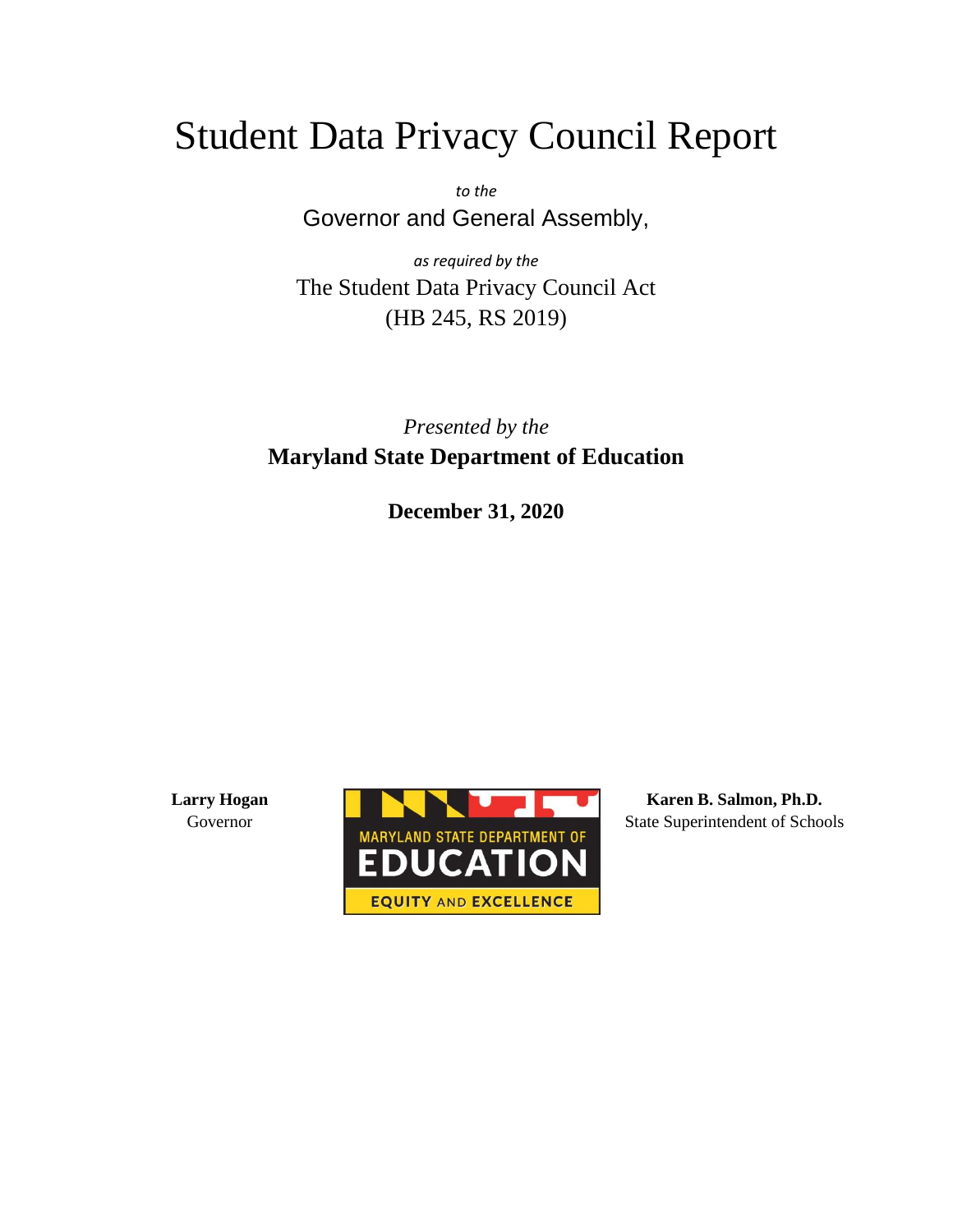### **MARYLAND STATE DEPARTMENT OF EDUCATION**

200 West Baltimore Street Baltimore, Maryland 21201 410-767-0100 [MarylandPublicSchools.org](http://marylandpublicschools.org/)

# **Karen B. Salmon, Ph.D.**

Superintendent of Schools

**Clarence C. Crawford** President, Maryland State Board of Education

**Larry Hogan**

Governor

# **Carol A. Williamson, Ed.D.**

Deputy State Superintendent Office of Teaching and Learning

The Maryland State Department of Education does not discriminate on the basis of age, ancestry, color, creed, gender identity and expression, genetic information, marital status, disability, national origin, race, religion, sex, or sexual orientation in matters affecting employment or in providing access to programs.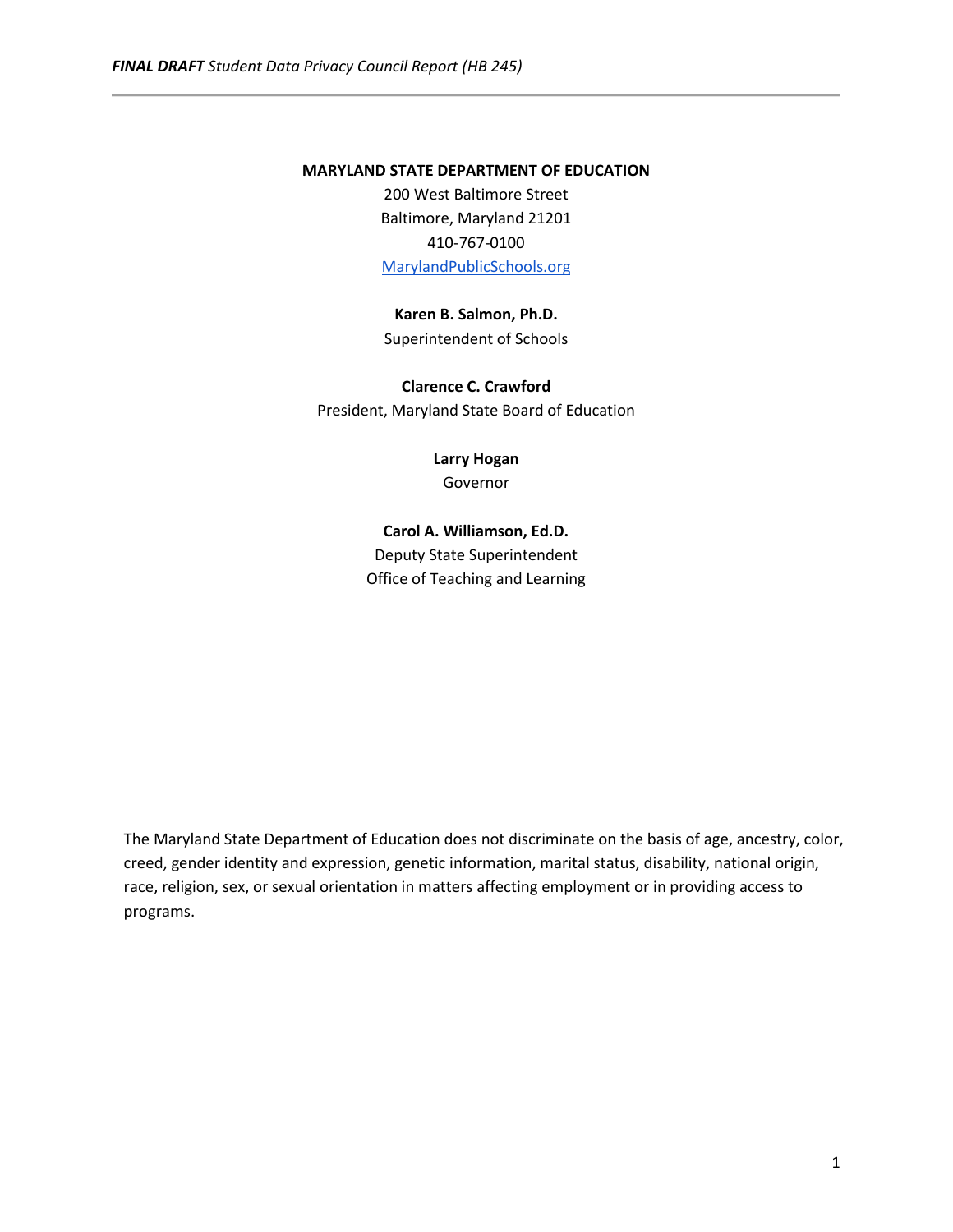# **Contents**

| <b>Background</b>                                                                | 3  |
|----------------------------------------------------------------------------------|----|
| Charge                                                                           | 3  |
| <b>Establishment of the Council</b>                                              | 4  |
| <b>Findings of the Council</b>                                                   | 5  |
| Study the Development and Implementation of the Student Data Privacy Act of 2015 | 6  |
| Review and analysis of similar laws and best practices in other states           | 12 |
| Review and analysis of emerging technologies                                     | 16 |
| <b>Recommendations</b>                                                           | 17 |
| <b>Council Priorities</b>                                                        | 17 |
| <b>Summary of Recommendations</b>                                                | 17 |
| Recommendations: Statutory and Regulatory                                        | 18 |
| Recommendations: Continuance of the Council                                      | 21 |
| <b>Maryland Student Data Privacy Council Members</b>                             | 23 |
| <b>Appendix</b>                                                                  | 25 |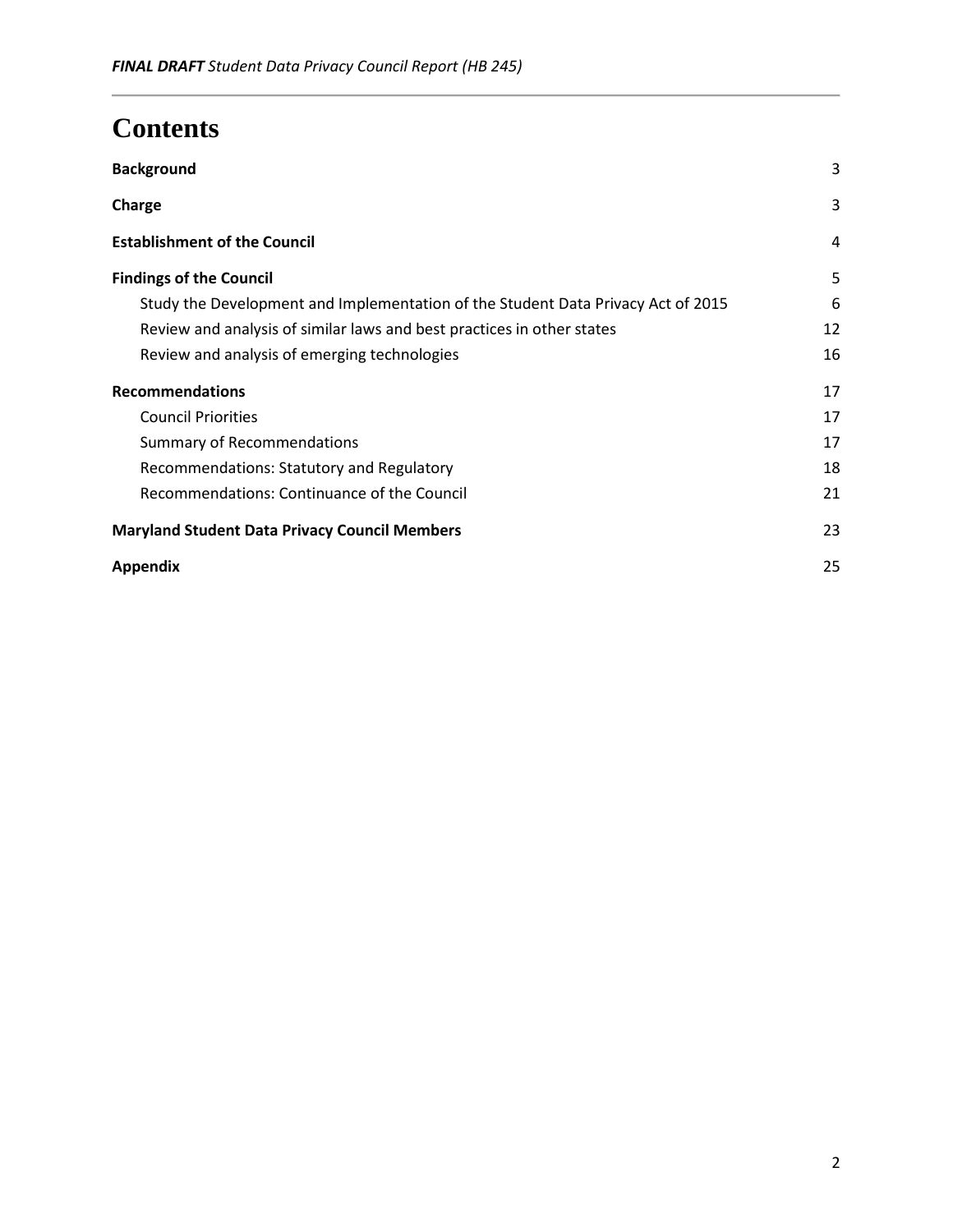# <span id="page-4-0"></span>**Background**

During the 2014 and 2015 legislative sessions, state lawmakers across the country began grappling with a new issue: student data privacy. Amid the explosion of legislative activity around student data privacy, the Maryland legislature passed the Student Data Privacy Act of 2015 (SDPA) in a vote of 128-11. Addressing some pieces of the student data privacy issue, the SDPA aims to protect public students' privacy by governing how private sector technology companies handle students' information. In particular, the SDPA prohibits technology vendors (operators) who are operating under a contract or agreement with a public school or local public school system from collecting and analyzing individual student's data in order to develop profiles of specific students for marketing, advertising, or sales purposes. The SDPA also mandates that the operators take proactive steps to protect students' data from unauthorized access, safeguard students' data against breaches, and return students' data to the schools once the contract or agreement expires.

During the 2019 legislative session, Maryland lawmakers passed the Student Data Privacy Council bill (HB 0245). The bill established the Student Data Privacy Council (the Council) to study how well the Student Data Privacy Act of 2015 is protecting the privacy of students, whether it's keeping pace with technology, and is generally operating as intended. To complete its tasks the bill identified student privacy experts, technology officers, parents, and administrators as members of the Council. By December 31, 2020, the Council must report its findings and recommendations to the Governor and General Assembly, including whether the Council should be made permanent and if so, what its function should be. The bill took effect June 1, 2019, and terminates May 31, 2021.

# <span id="page-4-1"></span>**Charge**

l

The enacting legislation outlined the charge of the Council, requiring the Council to study and make recommendations, and report those findings and recommendations. Under the enacting legislation, the Council was required to<sup>1</sup>:

- 1. Study the development and implementation of the Student Data Privacy Act of 2015 to evaluate the impact of the Act on:
	- a. The protection of covered information from unauthorized access, destruction, use, modification, or disclosure;
	- b. The implementation and maintenance of reasonable security procedures and practices to protect covered information under the Act; and
	- c. The implementation and maintenance of reasonable privacy controls to protect covered information under the Act;
- 2. Review and analyze similar laws and best practices in other states;
- 3. Review and analyze developments in technologies as they may relate to student data privacy; and

<sup>&</sup>lt;sup>1</sup> Maryland [HB0245](http://mgaleg.maryland.gov/2019RS/bills/hb/hb0245E.pdf) [\(CH0398\)](http://mgaleg.maryland.gov/2019RS/chapters_noln/Ch_398_hb0245E.pdf). Retrieved from

http://mgaleg.maryland.gov/webmga/frmMain.aspx?id=hb0245&stab=01&pid=billpage&tab=subject3&ys=2019RS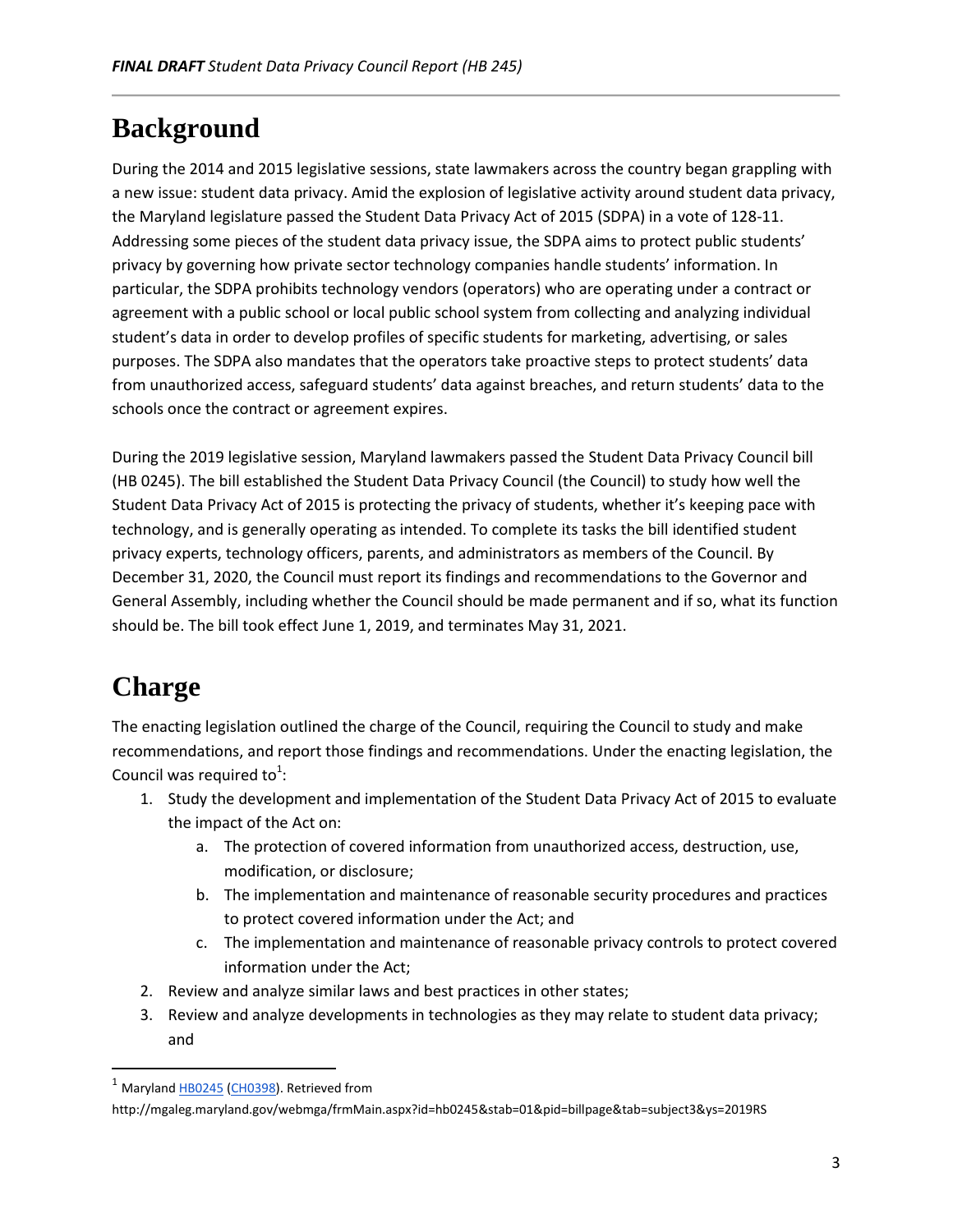- 4. Make recommendations regarding:
	- a. Statutory and regulatory changes to the Student Data Privacy Act (SDPA) based on the findings of the Council; and
	- b. Repeal of the termination date set by the Act that established the Council, to allow the Council to continue its evaluation of student data privacy in the State on a permanent basis.

# <span id="page-5-0"></span>**Establishment of the Council**

In June 2019, the State Superintendent of Education, designated Dr. Carol Williamson, Deputy Superintendent for Teaching and Learning, as chair of the Council. Four individuals from MSDE provided staff support to the Council.

Although the enacting legislation required membership from a variety of organizations, it did not specify the representatives. The MSDE worked with the leadership of the representative organizations and requested they nominate a person to represent them on the Council. The MSDE considered the size and location of organizations and the demographics of membership to ensure a diverse perspective and to inform the work of the Council. In August 2019, the Chair distributed letters to each of the identified member representatives inviting their participation on the Council, with the first meeting occurring in fall 2019. Members were asked to agree to attend all of the meetings or to have one designated person stand in for them whenever they were not able to attend. This helped ensure the discussions could move forward more efficiently and objectives could be accomplished more quickly since a continual review of background information and decisions from previous meetings was not necessary.

The enacting legislation required the Council to include the following members:

- 1) One member of the Senate of Maryland, appointed by the President of the Senate;
- 2) One member of the House of Delegates, appointed by the Speaker of the House;
- 3) The State Superintendent of Schools, or the Superintendent's designee;
- 4) The Secretary of Information Technology, or the Secretary's designee;
- 5) The Executive Director of the Public School Superintendents' Association of Maryland, or the Executive Director's designee;
- 6) The Executive Director of the Maryland Association of Boards of Education, or the Executive Director's designee;
- 7) The President of the Maryland State Education Association, or the President's designee;
- 8) The President of the Maryland PTA, or the President's designee; and
- 9) The following members appointed by the Chair of the Council:
	- a) One School Data Privacy Officer, or the Officer's designee;
	- b) One School Information Technology Officer, or the Officer's designee;
	- c) One representative of a company, trade association, or group who has professional experience in the area of student data privacy or online educational technology services;
	- d) One member of the academic community who studies K–12 student data privacy;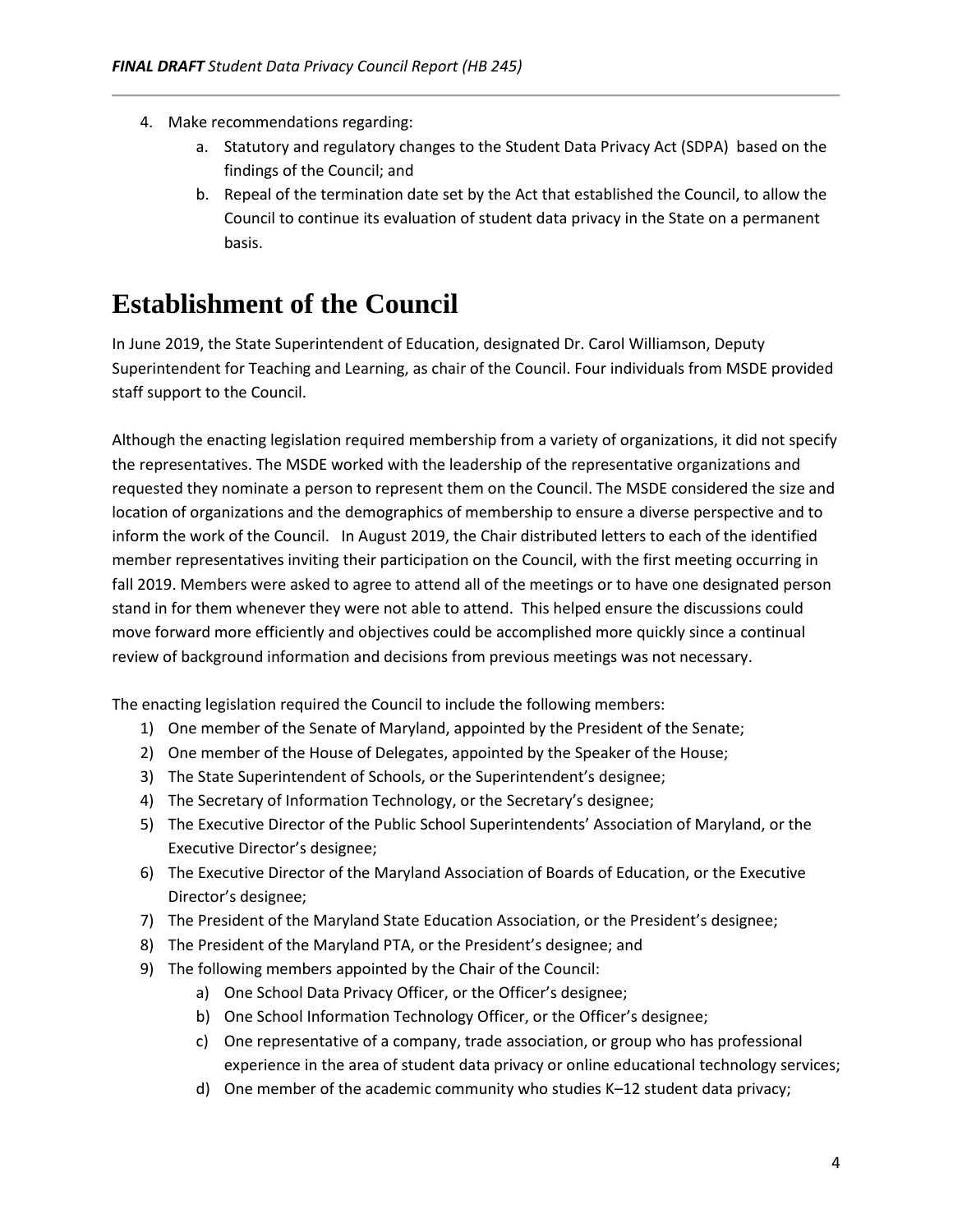- e) One advocate for student data privacy who does not have a professional relationship with a provider of online educational technology services;
- f) One attorney who is knowledgeable in the laws and regulations that pertain to local school systems;
- g) One school–based administrator from a public school in the State; and
- h) One teacher from a public school in the State.

Detailed minutes of each meeting were taken and provided to members for review prior to each meeting. Minutes of the preceding meeting were approved at the next meeting and were then posted on the website, as all meetings were open to the public.

# Meeting Format and Structure

The Council held a total of 14 meetings during the period of October 2019 to December 2020. Meetings were held at various locations throughout central Maryland, and beginning in March 2020, the meetings were held virtually. The Council systematically worked through the charge set in the legislation. Each meeting consisted of agenda topics to guide the work and meeting minutes provided to document the work and further the Council's understanding.

All meetings of the Council were open to the general public. Counci[l Meeting Dates and Locations](http://www.marylandpublicschools.org/about/Pages/SDPC/meetings.aspx) with the meeting agenda were posted in advance of each meeting. Meeting minutes were posted after approval of the Council. Specific norms and practices on the Council's roles and responsibilities, composition, meetings, and more were discussed and then approved by the Council in December 2019.



# <span id="page-6-0"></span>**Findings of the Council**

The Council concluded that the Student Data Privacy Act (SDPA) as a whole was sufficiently implemented though there are areas that need additional clarification, description, and adjustment.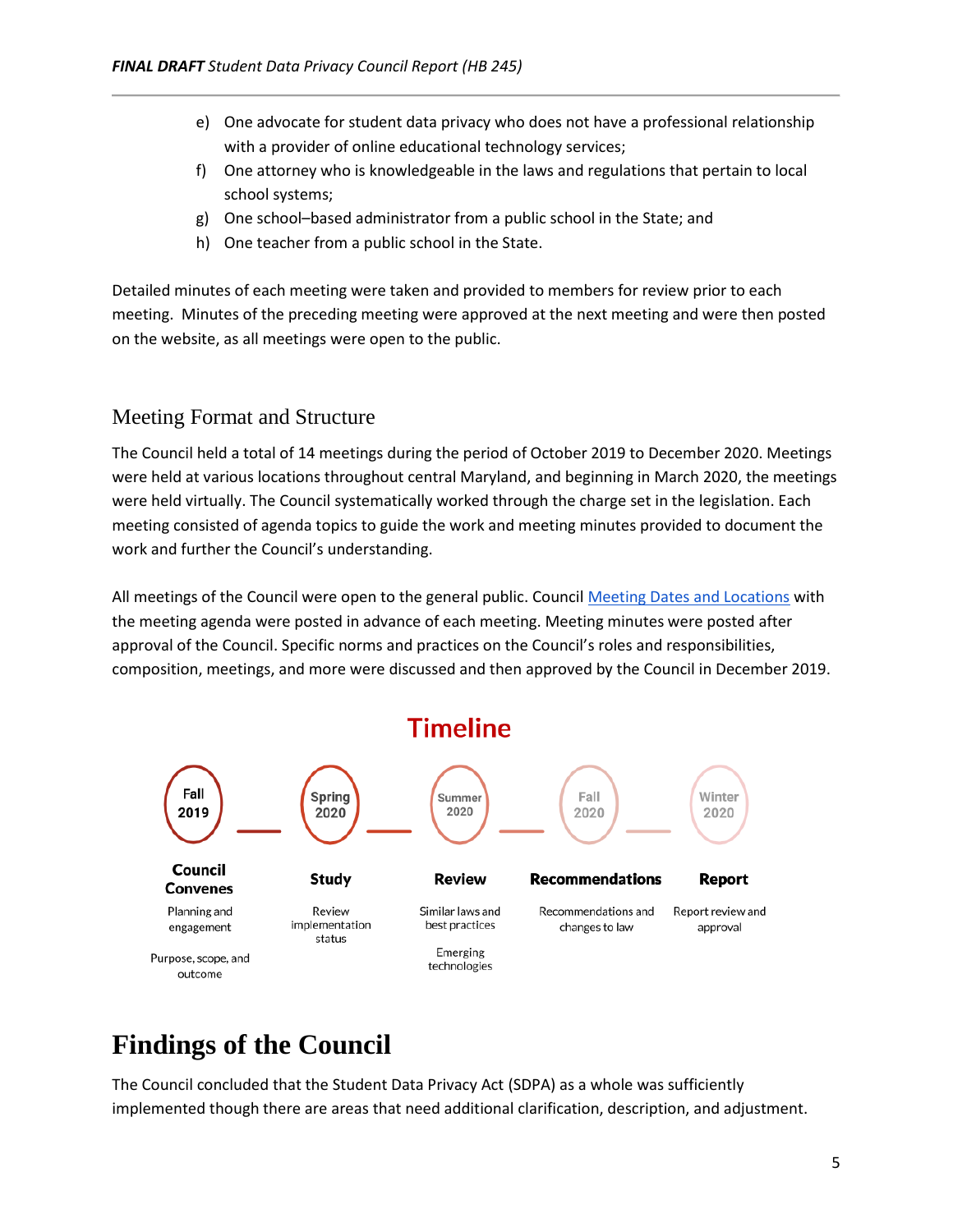While the SDPA places restrictions on "operators", the Council found that the burden for implementation of the SDPA was on local school systems (LSS). Further review of the local school system implementation demonstrated uneven operations in accordance with each local school system's interpretation of the SDPA. To address these areas the Council's recommendations focus on expanding clarity in the law, developing compliance mechanisms, and increasing transparency.

The enacting legislation outlined the charge of the Council and required the Council to study the development and implementation of the SDPA, to review and analyze similar laws and best practices of other states, and to review and analyze emerging technologies. For each of the requirements, the Council developed a set of "Guiding Questions" to guide the work. At each meeting, the Council received supporting information relevant to each guiding question, which included presentations by experts, opportunities to engage in facilitated discussions, and pertinent material to develop findings of the Council and to turn the guiding questions into recommendations.

This section of the report includes each of the requirements in the enacting legislation, the Guiding Questions, Council Findings, and supporting information in the form of meeting agendas and minutes.

# <span id="page-7-0"></span>Study the Development and Implementation of the Student Data Privacy Act of 2015

The Council interpreted "development and implementation" into three guiding questions around the national landscape, local school systems, and operators.

# **Guiding Questions for the Study of the Development and Implementation of the Student Data Privacy Act:**

- 1. What does the national and Maryland's privacy landscape look like?
- 2. How have Maryland's local school systems implemented the Maryland Student Data Privacy Act?
- 3. How have Operators implemented the Maryland Student Data Privacy Act?

# **Findings in response to Guiding Question 1:** *What does the national and Maryland's privacy landscape look like?*

# *Maryland – National Privacy Landscape*

 $\overline{\phantom{a}}$ 

The Council found that student data privacy is a topic of interest across states based on the number of privacy laws that have passed in states over the last decade. Since 2013, over 130 new state student privacy laws have been passed, and over one thousand bills were introduced on the topic in all 50 states<sup>2</sup>. Among other things, the interest is fueled by an increase in the use of education technology, especially with remote learning, and the need to ensure the privacy of student data.

<sup>&</sup>lt;sup>2</sup> Student Privacy Compass, <u>State Student Privacy Laws</u>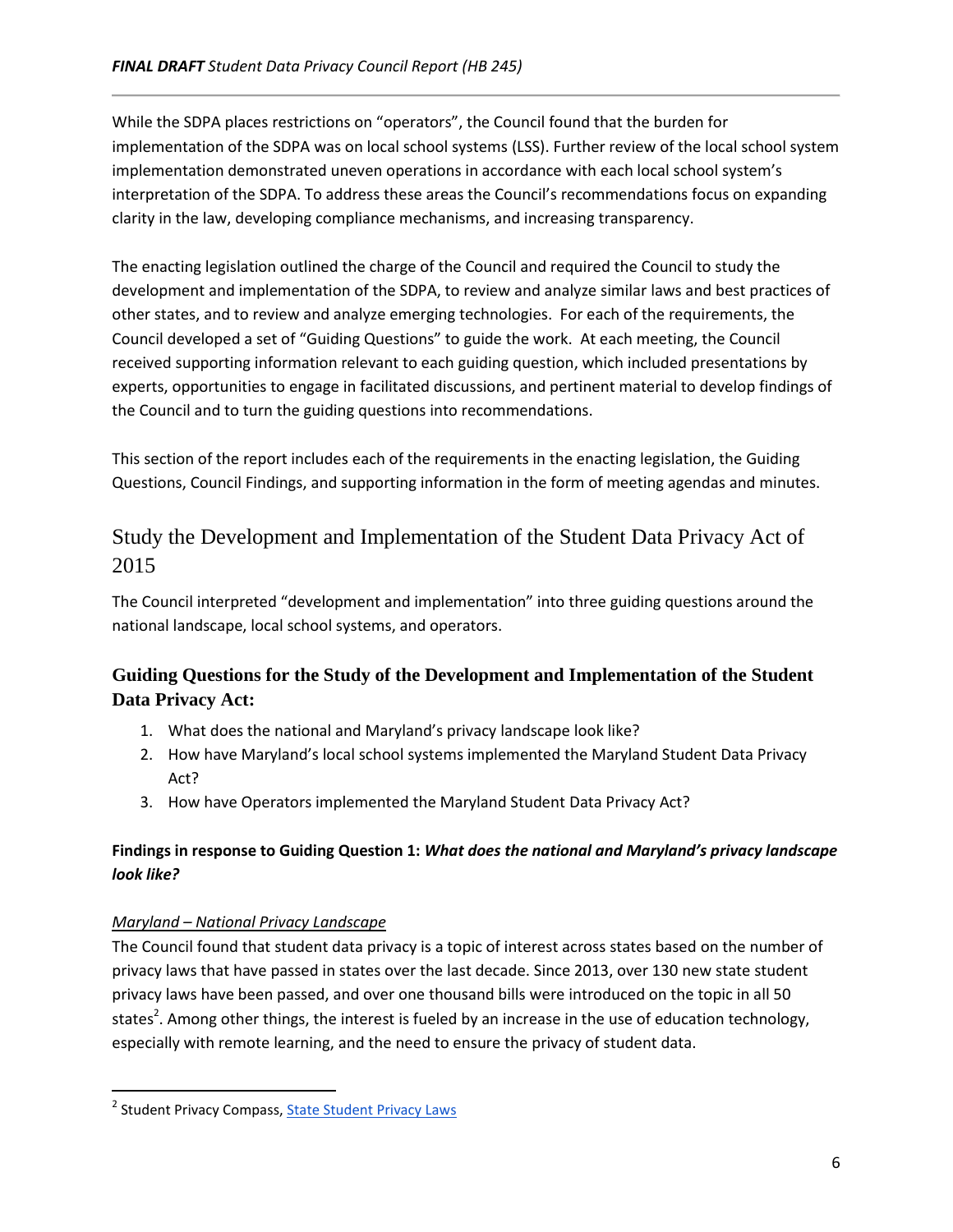State student privacy laws tend to model the federal education privacy law, the Family Educational Rights and Privacy Act (FERPA), by directly regulating education agencies, or California's education privacy law, the Student Online Personal Information Protection Act (SOPIPA), by regulating both education agencies and vendors. Laws that follow the FERPA model typically require that schools establish control over education records, create a student-facing data portability requirement, prohibit the use of student data for commercial purposes or non-educational purposes, outline parental and student rights, require that schools ensure that vendors employ sufficient security and privacy practices, describe methods for notifying parents and students of a data breach, and ensure there is a set data retention period when contracting with third-parties. In contrast, over 20 enacted state student privacy laws follow the SOPIPA model. Generally, these laws prohibit vendors from using targeted advertising, creating profiles of students outside of an educational purpose, selling student information, and place limits on how vendors can appropriately disclose student information. These laws also require vendors to employ security and privacy best practices and ensure student information is deleted upon request from an education agency. Maryland's Student Data Privacy Act is modeled after SOPIPA.

Student data privacy concerns have increased during the COVID-19 pandemic as systems switch to remote, hybrid, or heavily monitored in-person learning environments. With online and hybrid learning environments, data [gathered](https://marketbrief.edweek.org/marketplace-k-12/access-ed-tech-tools-jumped-90-percent-since-school-closures/) by [LearnPlatform](https://learnplatform.com/) indicated that, on average per school district nationally, "1,327 ed-tech tools—were accessed on average each month after the coronavirus-related closures. That's a nearly 90 percent increase over the previous monthly average for the 2018-2019 academic year, when just 703, were accessed." As reliance on online tools increases, so does the need for adequate teacher training and understanding of student data privacy. As schools make efforts to facilitate inperson and hybrid learning environments, concerns about student data privacy should not hinder aggregate reporting of COVID-19 diagnoses to the school community, and should further efforts to ensure that individual student health information is collected, stored, and used in a privacy-protective manner.

# *The Importance of Student Data*

The Council found that student data are valuable to parents, teachers, and the public, but that transparency and privacy are often at odds. While there are valid concerns about protecting the privacy of student data, those concerns should not curtail efforts to make meaning of aggregate or de-identified student data. For example, schools may want to publish transparent disciplinary reports, noting student suspensions by race to understand whether all students are being served equitably. In smaller school districts, those numbers may reveal which particular students received certain sanctions. In those circumstances, the school systems may need to suppress some of the student data in order to comply with education privacy laws, thus rendering the result less transparent but protecting student privacy.

The Data Quality Campaign (DQC) provided information obtained from parent and teacher surveys on the use of student data, to the Council. The Data Quality Campaign emphasized the importance of transparency in ensuring data are used in service to students.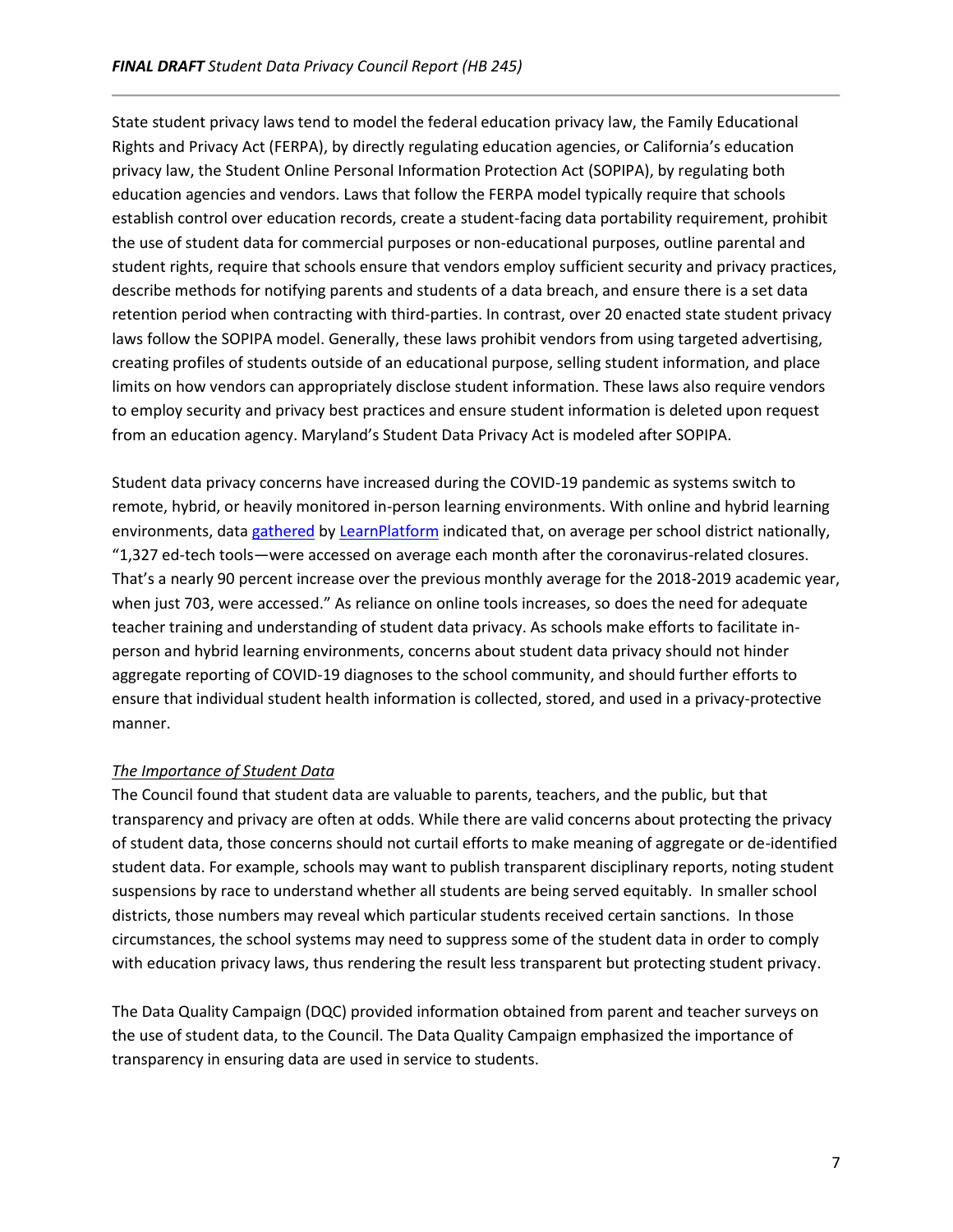## *Maryland Student Data Governance Act [\(HB0568, RS 2018\)](http://mgaleg.maryland.gov/mgawebsite/Legislation/Details/HB0568/?ys=2018rs)*

The Council heard from representatives on the Council and the MSDE on the ongoing work by the Student Data Governance Workgroup to identify best practices in governance, transparency, and professional development. The Council concluded that local school systems policy development and implementation were under the purview of the Student Data Governance Act of 2018. The Workgroup was established by the MSDE in partnership with the Maryland Department of Information Technology (DoIT) in response to the Maryland Student Data Governance Act of 2018. Under the Act, LSSs are required to manage and maintain a data governance program, develop, and implement an incident response plan, a data breach plan, and researcher access procedures. LSSs are also required to provide annual notification on items such as types of student data and personally identifiable information (PII).

The MSDE submitte[d two reports](https://mlsd.ent.sirsi.net/client/en_US/default/search/results?qu=Pursuant+to+HB+568+and%2For+Chapter+381%2C+2018.) to the Maryland General Assembly that included status updates on multiple areas and recommended statutory changes. The Student Data Governance Workgroup members were especially critical in the development of the recommendations submitted in the [second](https://mlsd.ent.sirsi.net/client/en_US/default/search/detailnonmodal/ent:$002f$002fSD_ILS$002f0$002fSD_ILS:53716/email?qu=Pursuant+to+HB+568+and%2For+Chapter+381%2C+2018.)  [report.](https://mlsd.ent.sirsi.net/client/en_US/default/search/detailnonmodal/ent:$002f$002fSD_ILS$002f0$002fSD_ILS:53716/email?qu=Pursuant+to+HB+568+and%2For+Chapter+381%2C+2018.) The Student Data Governance Workgroup continues to meet periodically throughout the year. The Workgroup provides a space for LSS collaboration, MSDE technical assistance, a way to collectively identify areas of need within the state, and to identify areas of success.

The charge of the Council was specific to studying the development and implementation of the Student Data Privacy Act of 2015, to review and analyze similar laws and best practices of other states, and to review and analyze emerging technologies. The Council was presented information on the work from the Workgroup established for the Maryland Student Data Governance Act of 2018, however this report is focused on the charge of the Council as it pertains to the SDPA.

| <b>Meeting</b><br>Agenda | <b>Agenda Item(s) and Presenter</b>                                                                                                                                                                                                   | <b>Meeting</b><br><b>Minutes</b> |
|--------------------------|---------------------------------------------------------------------------------------------------------------------------------------------------------------------------------------------------------------------------------------|----------------------------------|
| October 10, 2019         | Maryland – National Privacy Landscape, Presented by Sean Cottrell, SLDS<br>$\bullet$<br>State Support Team, U.S. Department of Education                                                                                              | <b>Minutes</b>                   |
| January 9, 2020          | • Four Policy Priorities to Make Data Work for Students, Abigail Cohen, Data<br><b>Quality Campaign</b><br>Student Data Governance Workgroup Report, Chandra Haislet, Director,<br>$\bullet$<br>Accountability and Data Systems, MSDE | <b>Minutes</b>                   |
| June 11, 2020            | MSDE Student Data Governance Workgroup Report, Chandra Haislet<br>$\bullet$                                                                                                                                                           | <b>Minutes</b>                   |

### **Guiding Question 1 Supporting Information:**

# **Findings in Response to Guiding Question 2:** *How have Maryland's local school systems implemented the Maryland Student Data Privacy Act?*

### *Procurement Processes to Support Student Privacy*

The Council concluded that local school systems are often responsible for ensuring contracts with operators subject to the SDPA comply with the law, in the absence of other compliance or monitoring.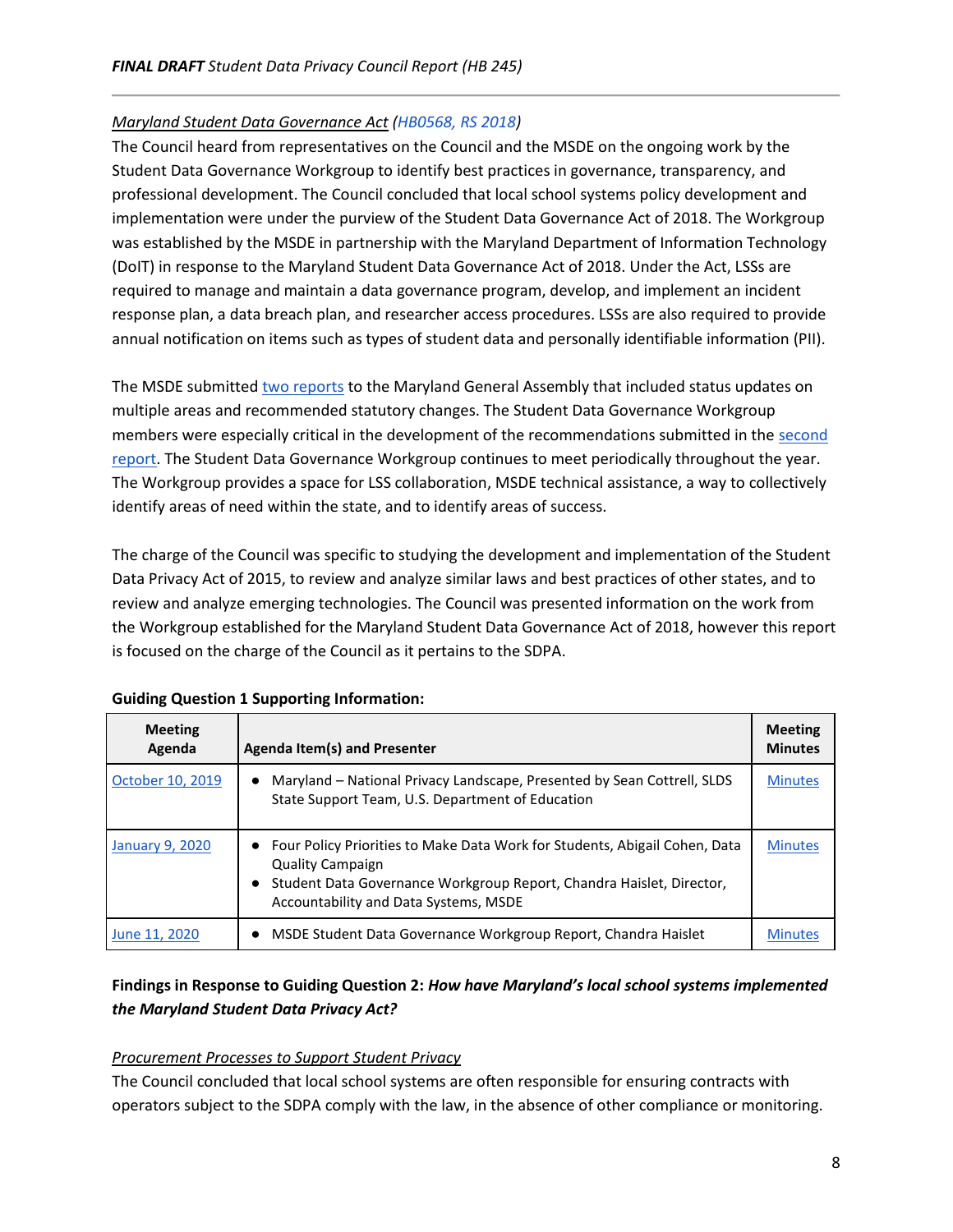The Council explored the procurement processes at all levels of the state in studying the implementation of the SDPA. MSDE's Principal Counsel provided information on state procurement laws to the Council.

The Council found that larger local school systems have been more successful in implementing procurement procedures and checklists to ensure privacy of student data with contracted operators. Even the larger local school systems noted that they do not always have the leverage needed to compel operators to agree to and comply with State laws and local procedures. Local school systems noted instances in which contracts were not completed because operators would not agree or negotiate on conditions. Presenters and Council members representing local school systems all indicated issues with click-through agreements and software license agreements. This highlighted the burden placed on school systems to ensure operator compliance in the absence of enforcement mechanisms in the law.

The Maryland Education Enterprise Consortium (MEEC) and the Eastern Shore of Maryland Educational Consortium (ESMEC) presented ways local school systems may leverage resources to ensure the protection of student data. While MEEC offers many benefits to both vendors and MEEC members, MEEC does not offer professional development or training regarding contracts and data privacy.

## *Local School System Implementation*

## *Transparency:*

The Council found that nearly all local school systems had publicly available information on privacy and security. At the request of the Council, Council staff explored the local school systems' websites for material regarding privacy and security resources. Council staff reported that almost all local school systems had a public list of digital tools they deemed acceptable and such information as a description of the tool, student information shared, and subject areas covered. Few local school systems included on their website a process for suggesting, vetting, and approving digital tools or contract language between local school systems and operators. A presentation by Mr. Thomas Chapman, Assistant to Associate Superintendent in the Office of Technology and Innovation at Montgomery County Public Schools, described that system's process for vetting online digital tools, including establishing guidelines for selecting a digital tool and an online vetting form to request a review of new digital tools.

# *Challenges presented to the Council:*

Currently each local school system must determine if an operator they seek to contract with is compliant or non-compliant, even if the operator contracts with other school systems in the state. Additionally, there is limited information on operators who have contracts with other local school systems. This adds additional burden to the local school systems. Local school systems noted the need for additional information and opportunities to leverage collective resources across the state. Examples of information that could inform local schools system decisions:

- Why a local school system has chosen not to contract with a particular operator;
- When an operator is not willing to negotiate; and
- Parent complaint (click-agreements).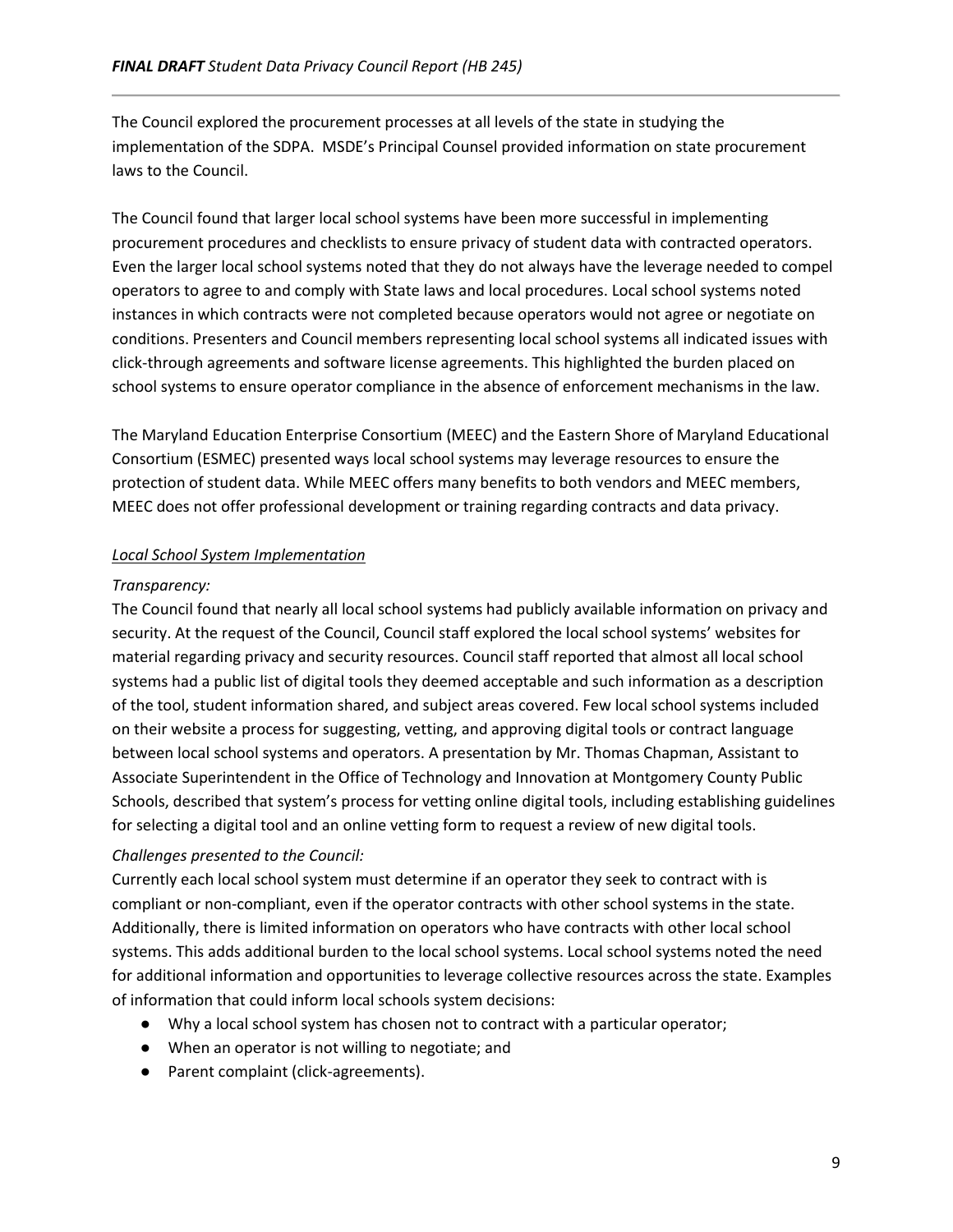While the Council agreed that some pooling of resources and information was valuable, it was outside the scope of the SDPA.

### *Impact of the Student Data Privacy Act:*

The Council found that most local school systems had changed practices or operations in response to the Maryland SDPA. In March 2020, the Council requested local school system representatives complete a survey containing questions on SDPA implementation. All school systems responded and the Council discussed final results at its May 2020 meeting. Council members requested that the results of the local school system survey be disaggregated by system size to provide more context. Overall, 18 of 24 (75%) local school systems reported familiarity with Maryland's student privacy laws and the SDPA, with small and medium sized local school systems reporting less familiarity. Most (96%) LSSs reported that they had changed practices or operations in response to the SDPA but responses varied by system size. Large and medium sized LSSs tended to have formed groups for review of existing practices or operations. Small and medium sized LSSs were more likely to have finalized, upgraded, or added to their practices or operations.

The survey also found that large sized LSSs reported implementing processes for vetting online services for data privacy and security in 2017 or earlier as compared to small and medium sized systems. Additionally, large LSSs reported using a wider range of methods to educate LSS staff on vetting processes. Council members acknowledged this could be due to having processes in place for a longer period of time and access to more resources.

| <b>Meeting</b><br>Agenda | <b>Agenda Item(s) and Presenter</b>                                                                                                                                                                                                                                                                                                                                                           | <b>Meeting</b><br><b>Minutes</b> |
|--------------------------|-----------------------------------------------------------------------------------------------------------------------------------------------------------------------------------------------------------------------------------------------------------------------------------------------------------------------------------------------------------------------------------------------|----------------------------------|
| December 12, 2019        | Review of Local School System Information - Molly Abend, Data<br>Management Coordinator, MSDE/MLDSC<br>Proposed Local School System Survey - Laia Tiderman, Program Manager,<br><b>MSDE</b><br>Montgomery County Public Schools Implementation Experience - Thomas<br>Chapman, Assistant to Associate Superintendent, Office of Technology<br>and Innovation                                  | <b>Minutes</b>                   |
| January 9, 2020          | Review of Proposed LSS Survey, Laia Tiderman, Program Manager, MSDE                                                                                                                                                                                                                                                                                                                           | <b>Minutes</b>                   |
| <b>February 13, 2020</b> | Proposed LSS Survey - Council Staff<br>Procurement Overview: Maryland - Law Elliott L. Schoen, Principal<br>Counsel, MSDE<br>Procurement Overview: Consortiums - Tamara Petronka, Executive<br>Director, Maryland Educational Enterprise Consortium (MEEC) and Dr.<br>Jeffrey Lawson, Superintendent Cecil County Public Schools, Eastern<br>Shore of Maryland Educational Consortium (ESMEC) | <b>Minutes</b>                   |
| March 12, 2020           | Procurement Overview: Anne Arundel County Public Schools                                                                                                                                                                                                                                                                                                                                      | <b>Minutes</b>                   |
| April 9, 2020            | Preliminary LSS Survey Results - Laia Tiderman                                                                                                                                                                                                                                                                                                                                                | <b>Minutes</b>                   |

### **Guiding Question 2 Supporting Information:**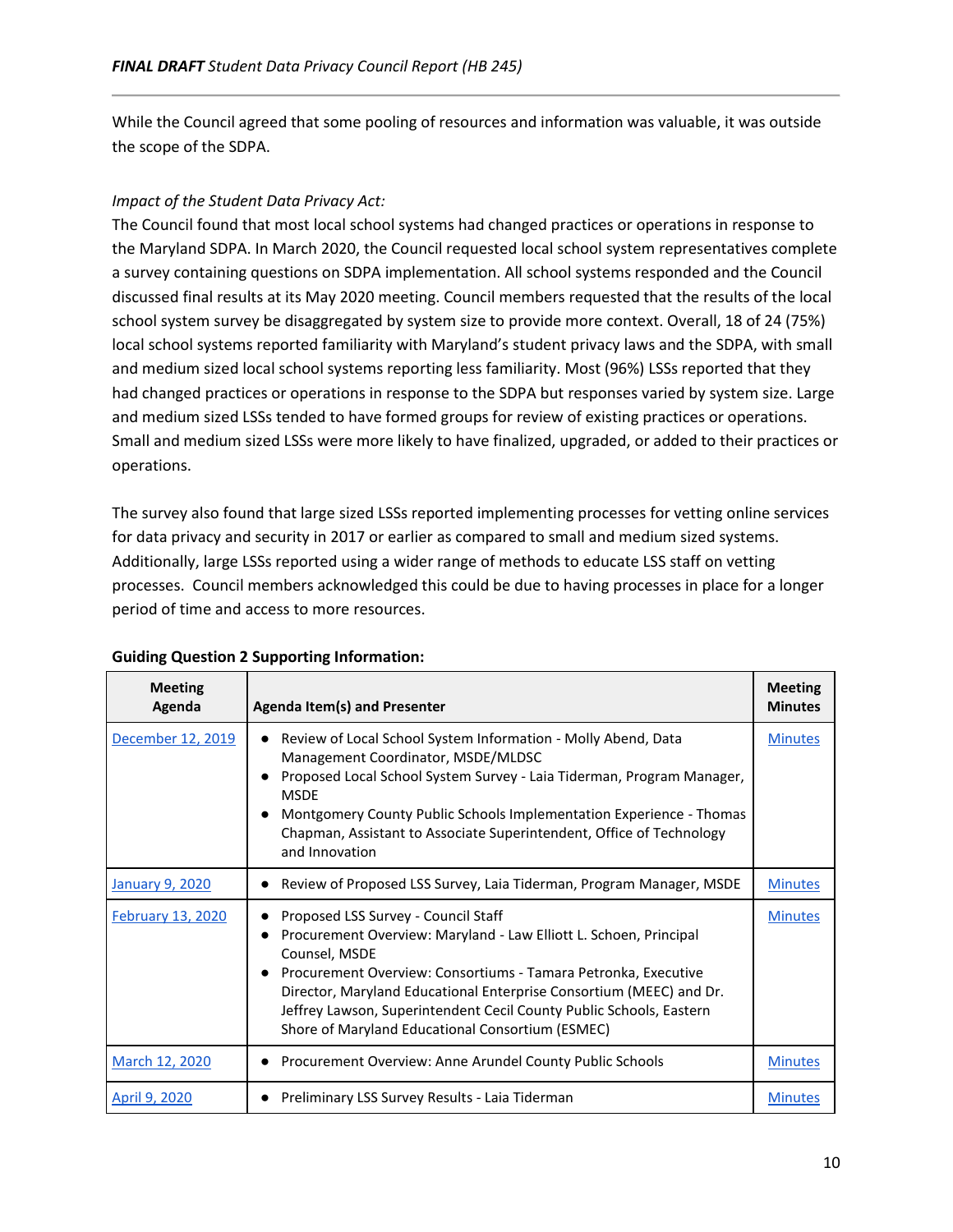| <b>Meeting</b><br>Agenda | <b>Agenda Item(s) and Presenter</b>                | <b>Meeting</b><br><b>Minutes</b> |
|--------------------------|----------------------------------------------------|----------------------------------|
| May 14, 2020             | LSS Survey Results - Laia Tiderman                 | <b>Minutes</b>                   |
| June 11, 2020            | LSS Survey Results - Laia Tiderman and Molly Abend | <b>Minutes</b>                   |

# **Findings in response to Guiding Question 3:** *How have Operators implemented the Maryland Student Data Privacy Act?*

## *Operator Implementation*

The Council concluded that, while operators may generally adhere to student data privacy legal requirements, the SDPA contains a lack of accountability and enforcement for operators that is present in the laws of some other states. Utah's [Student Privacy and Data Protection Act,](https://le.utah.gov/xcode/Title53E/Chapter9/C53E-9_2018012420180124.pdf) places restrictions on future contracts or types of payments that may be required due to misuse of student data. Under [Louisiana's Student Privac](https://legis.la.gov/Legis/Law.aspx?d=920124)y Law unlawful disclosure of PII is punishable by a fine of no more than \$10,000 or imprisonment for not more than 3 years, or both. New York's [Education Law 2-D,](https://www.nysenate.gov/legislation/laws/EDN/2-D) includes per person (student or staff) civil penalties for third-party contractor breaches or unauthorized release of personally identifiable information under the state's general business law. Maryland's SDPA includes no similar penalties for operators.

Council members heard presentations on operators' individual experiences with the SDPA and student data privacy overall. In recent years operators reported updating data privacy policies, creating positions specific to data privacy, and engaging in varying levels of internal and external training. These changes appear to be influenced by the changing data privacy landscape and not in direct response to Maryland law. Though the College Board noted that because of Maryland's SDPA, Maryland's local school systems were "very proactive in reaching out to us [College Board] on issues that helped us refine our privacy practices."

### *Defining Operators*

The Council found that the definition of the term "Operator" in the SDPA needs further clarification. Mr. Baron Rodriguez (the Council's advocate for student data privacy who does not have a professional relationship with a provider of online educational technology services) presented information on other states' operator clauses and potential issues. A main consideration informing the recommendation to clarify the definition was that many states currently define Operator to exclude companies that did not start as education technology companies unless they have created a specific product developed and marketed for schools, even though many schools contract with and provide those companies with student data. Although the school is bound by both federal and state student privacy laws in these cases, the company is often not, putting the student data held by the company at risk of being commercialized or otherwise inappropriately treated.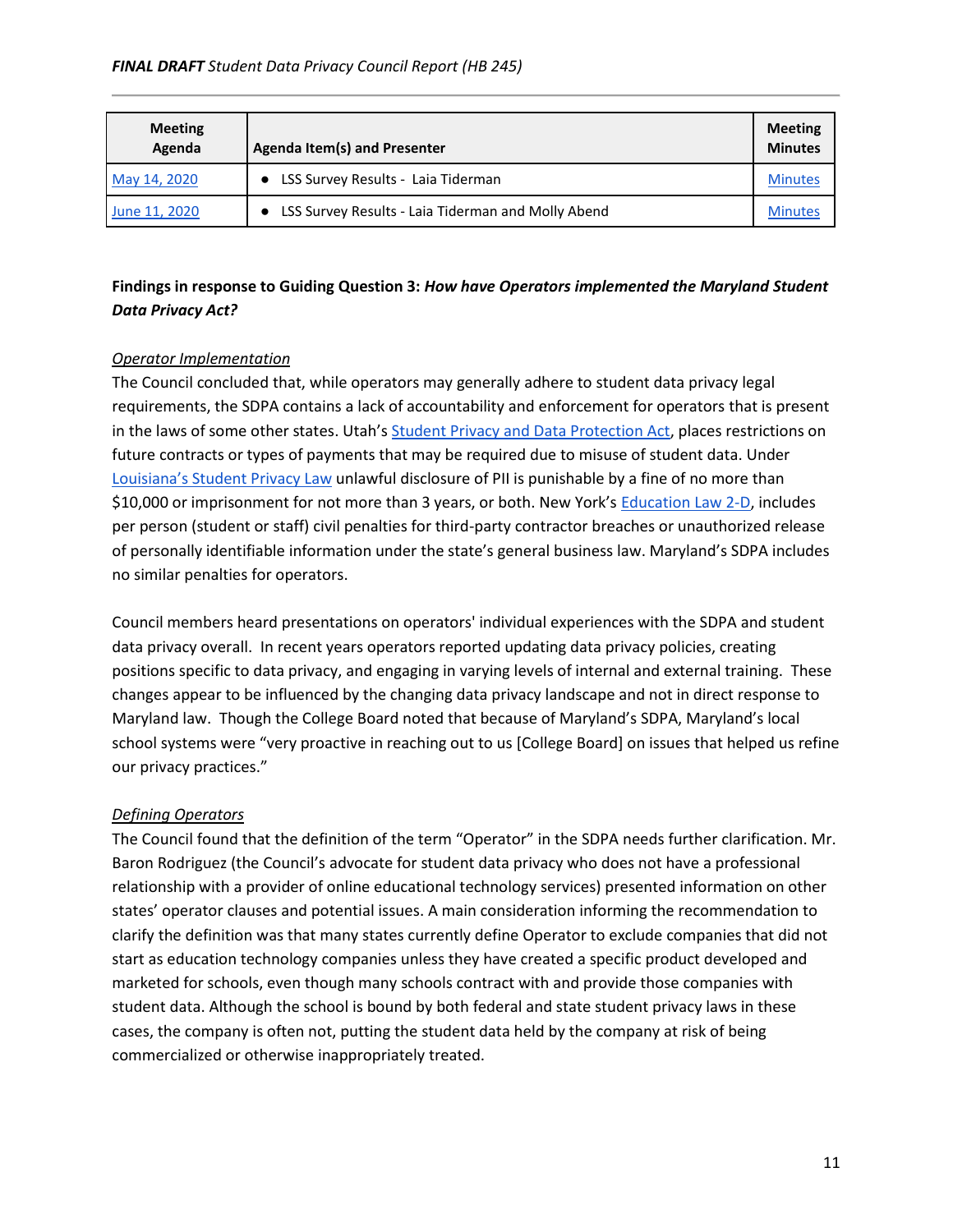| <b>Meeting</b><br>Agenda | <b>Agenda Item(s) and Presenter</b>                                                                                                                                                                                                                  | <b>Meeting</b><br><b>Minutes</b> |
|--------------------------|------------------------------------------------------------------------------------------------------------------------------------------------------------------------------------------------------------------------------------------------------|----------------------------------|
| March 12, 2020           | Operator's Perspective - Michele McNeil, Vice President, Policy, Global<br>Policy & External Relations, The College Board<br>Operator Agreements - Baron Rodriguez, Noble Privacy Solutions LLC                                                      | <b>Minutes</b>                   |
| June 11, 2020            | <b>Generate Questions for Invited Operators - Council Members</b>                                                                                                                                                                                    | <b>Minutes</b>                   |
| July 9, 2020             | Operator Panel Presentations - Discovery Education, Stephanie Milikh,<br>General Counsel; BrainPop Shiri Levi-Kluska, General Counsel, Key<br>Accounts (Northeast/MidAtlantic); Tech4Learning Scott Loomis, Mid-<br><b>Atlantic Regional Manager</b> | <b>Minutes</b>                   |
| <b>August 13, 2020</b>   | Council Discussion on Invited Operator Presentations - Council Members                                                                                                                                                                               | <b>Minutes</b>                   |

## **Guiding Question 3 Supporting Information:**

# <span id="page-13-0"></span>Review and Analysis of Similar Laws and Best Practices in Other States

The Council identified three guiding questions to support the requirement to review and analyze similar laws and best practices in other states.

# **Guiding Questions for review and analysis of similar laws and best practices in other states**

- 4. How do other state's student data privacy laws compare to the SDPA?
- 5. What are student data privacy best practices from other states?
- 6. Is the SDPA current and comprehensive?

# **Findings in response to Guiding Question 4 Findings:** *How do other states' student data privacy laws compare to the Maryland Student Data Privacy Act?*

# *Other State's Student Data Privacy Laws*

 $\overline{\phantom{a}}$ 

The Council reviewed state laws from California, Utah, New York, and Louisiana.

California's [Student Online Personal Information Protection Act](http://www.leginfo.ca.gov/pub/13-14/bill/sen/sb_1151-1200/sb_1177_bill_20140610_amended_asm_v96.htm) (SOPIPA) (Cal. Bus. & Prof. Code §22584) was the first law to address student data privacy. Over 20 states, including Maryland, used SOPIPA as the basis for their privacy legislation framework. Other states that modeled student privacy laws after California's SOPIPA include Arizona, Connecticut, Delaware, Maine, Michigan, and Nebraska<sup>3</sup>. The law has requirements around operator use of student data and specifically prohibits targeted advertising.

Utah's [Student Privacy and Data Protection Act](https://le.utah.gov/xcode/Title53E/Chapter9/C53E-9_2018012420180124.pdf) (Utah Code Ann. §53E-9-301(14) (c) focuses mainly on data privacy policies and less so with security, but notably included a funding component to implement the requirements of the law. The law provides Utah's State Education Agency with dedicated student privacy staff that are equipped to provide technical assistance to local education agencies and

<sup>&</sup>lt;sup>3</sup> Future of Privacy Forum, EPF Guide to Protecting Student Data Under SOPIPA, November 2016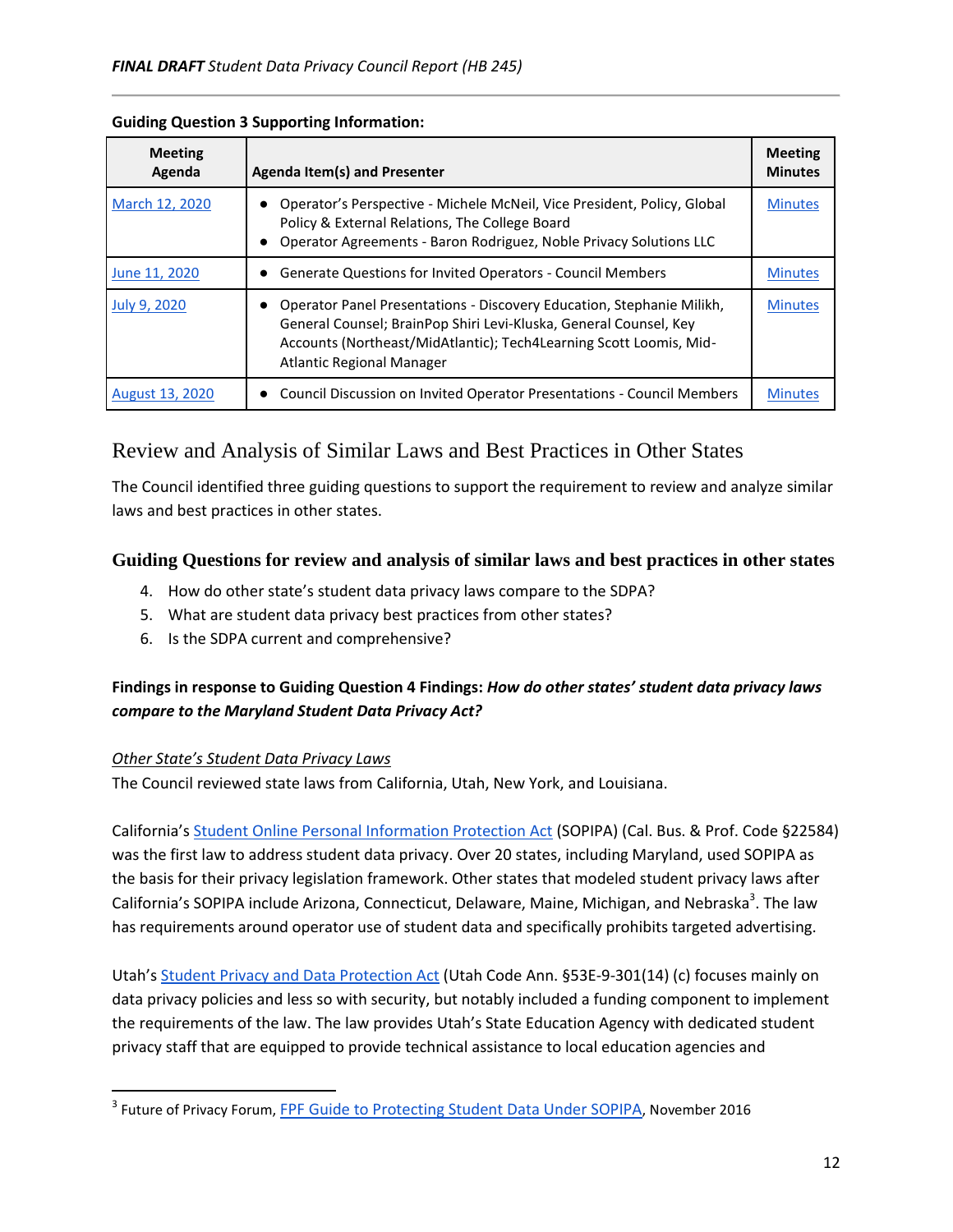continuously develop resources such as model contracts. One specific role created is that of the Student Data Privacy auditor, who periodically reviews district data governance plans to ensure alignment with the law.

The Council found New York's [Education Law 2-D](https://www.nysenate.gov/legislation/laws/EDN/2-D) (N.Y. Educ. Law §2-D) inclusion of a state-level privacy officer and parent bill of rights would have some applicability to Maryland. The law also allows parents to file a complaint in the event of a data breach. The law requires specific security standards; vendors must implement HIPAA level encryption. In January 2020, the State Education Agency finalized regulations that impose strict contracting requirements, including requiring both vendors and education agencies to employ the National Institutes Standards and Technology (NIST) Cybersecurity Framework. Along with the strict, unique contracting requirements, the law places a large burden on schools to ensure that vendors are in compliance with the law and regulations. Because of the restrictive requirements, there is a risk that ensuring compliance will overburden schools and lock vendors out of the region, limiting educational opportunities for students.

[Louisiana Student Privacy Law](https://legis.la.gov/Legis/Law.aspx?d=920124) (La. Rev. Stat. Ann. §17:3914) is a dense and restrictive law, with complex language that makes it difficult to identify the responsible parties. Louisiana's law also includes strict penalties (criminal and financial) for unlawful disclosure of personally identifiable information (including penalties for mistakes). School districts in Louisiana are prohibited from sharing personally identifiable student information without parental consent, in any circumstance. The language of the law prevents schools from being able to recommend students for scholarships, share sports statistics, or more, without requiring parental consent for every instance. The Louisiana State Department of Education reached out to the U.S. Department of Education, Student Privacy Policy Office for [additional guidance](https://studentprivacy.ed.gov/sites/default/files/resource_document/file/ED%20OCPO%20Response%20to%20Louisiana%20-%202016-04-21_508_0.pdf) on enrollment data and disclosure avoidance. More recently, Louisiana's student data privacy law prevented Louisiana state agencies from knowing which families were eligible for Pandemic Electronic Benefits Transfer meal assistance for several months during the COVID-19 pandemic<sup>4</sup>.

# **Findings in response to Guiding Question 5 Findings:** *What are student data privacy best practices from other states?*

# *Best Practices from Other State Data Privacy Laws*

l

After a review of the student data privacy laws in other states the Council identified the following best practices:

- 1. *Accountability*. The law should clearly identify violations. The law should name the agency or process through which violations may be reported, the options for enforcing compliance, and provide for penalties for non-compliance. Members recommended that Maryland law should have some form of a complaint process for parents.
- 2. *Intent*. The law should be proactive rather than reactionary and should consider unintended consequences and undue burden to local school systems (i.e. Louisiana).

<sup>&</sup>lt;sup>4</sup> Paige Kowalski, <u>Lesson from the State of Louisiana — If Your Student Privacy Laws Are Making Kids Go Hungry,</u> [There's a Problem](https://www.the74million.org/article/kowalski-lesson-from-the-state-of-louisiana-if-your-student-privacy-laws-are-making-kids-go-hungry-theres-a-problem/), December 1, 2020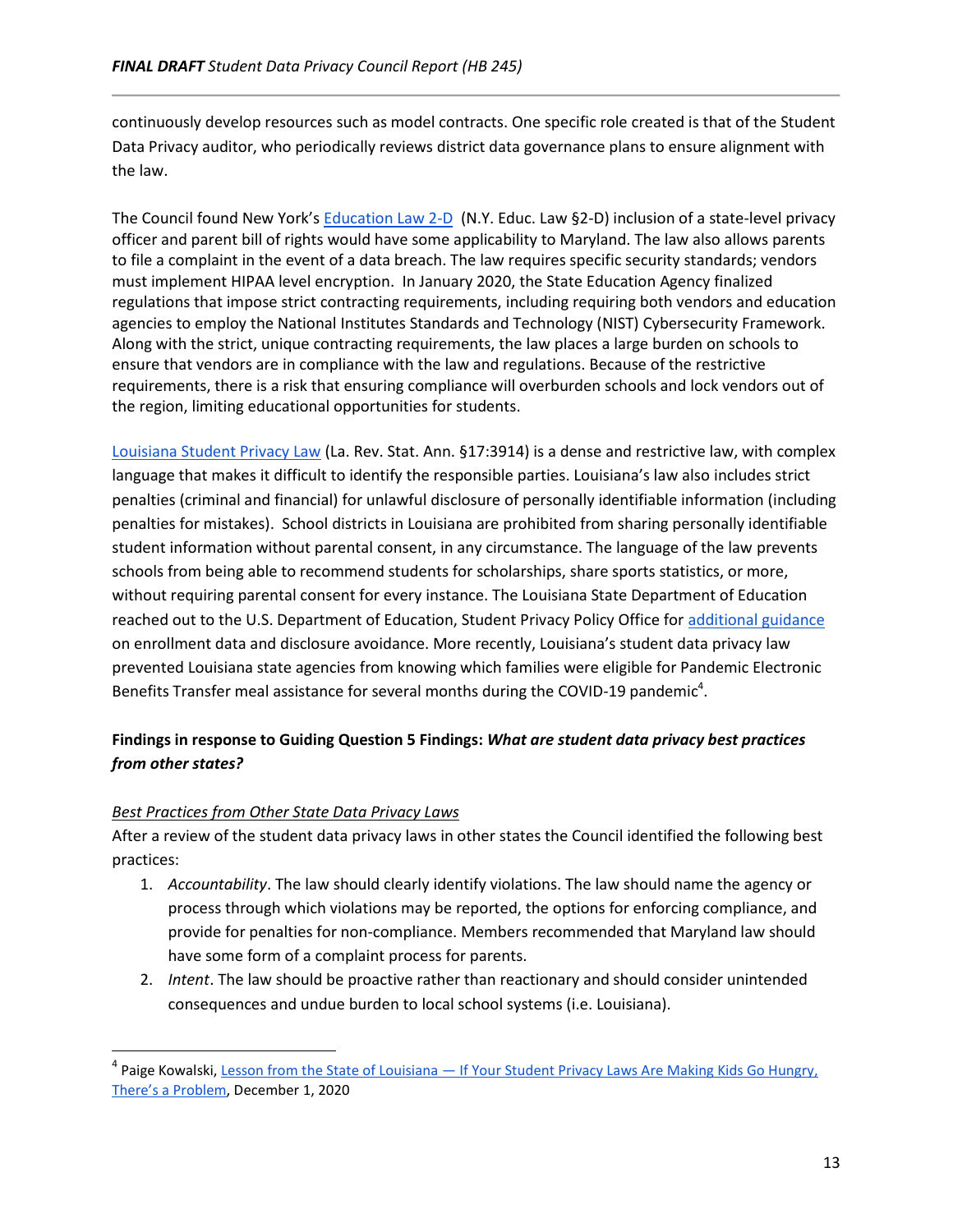- 3. *Clarity.* Laws should include clear definitions and expectations for all identified parties.
- 4. *Sustainability*. Student data privacy laws require on-going attention from all stakeholders, not just the parties identified in legislation. Laws should engage stakeholders at all levels to support implementation, monitor the current status, and conduct annual reviews. Ongoing review of the law by the identified stakeholders and legislators is important to ensuring the law remains applicable and aligned to the intended purpose (i.e. Utah).
- 5. *Roles and responsibilities.* Laws should identify specific positions, such as a chief privacy officer, and the responsibilities and authority assigned to those roles.
- 6. *Resources and Funding*. Laws with dedicated funding can assist in training, oversight, and implementation. The most comprehensive laws included funding that was centralized at the State level with resources deployed to each local school system. State resources were then used to provide ongoing training or develop model policies. The centralized system ensured equity across the state and reduced burden to local school systems.

| <b>Meeting</b><br>Agenda | <b>Agenda Item(s) and Presenter</b>                                                                                                                                 | <b>Meeting</b><br><b>Minutes</b> |
|--------------------------|---------------------------------------------------------------------------------------------------------------------------------------------------------------------|----------------------------------|
| February 13, 2020        | • Overview of Similar Laws from Other States - Amelia Vance, Senior<br>Counsel (Child Privacy) and Director of Education Privacy, Future of<br><b>Privacy Forum</b> | <b>Minutes</b>                   |
| March 12, 2020           | Small group study of Similar Laws - Council Members<br>$\bullet$                                                                                                    | <b>Minutes</b>                   |
| April 9, 2020            | Similar Laws Review - Council Members                                                                                                                               |                                  |

### **Guiding Questions 4 and 5 Supporting Information:**

# **Response to Guiding Question 6 Findings:** *Is the Maryland Student Data Privacy Act current and comprehensive?*

### *Is the scope current and comprehensive?*

 $\overline{\phantom{a}}$ 

The SDPA requires operators to protect student data from unauthorized access, implement and maintain security procedures and practices, and delete student specified information under specified circumstances. The SDPA prohibits operators for knowingly engaging in specified activities particularly related to target advertising. The SDPA defines operators as a person who is operating in accordance with a contract or an agreement with a public school or local school system in the state to provide an internet web site, an online service, an online application, or a mobile application that:

- is used primarily for a PreK-12 school purpose;
- is issued at the direction of a public school, a teacher, or any other employee of a public school, local school system, or the department; and
- $\bullet$  Was designed and marketed primarily for a PreK–12 school purpose.<sup>5</sup>

<sup>&</sup>lt;sup>5</sup> The Council recommendations include changes to the definition of "Operator." See the Appendix for proposed definitions.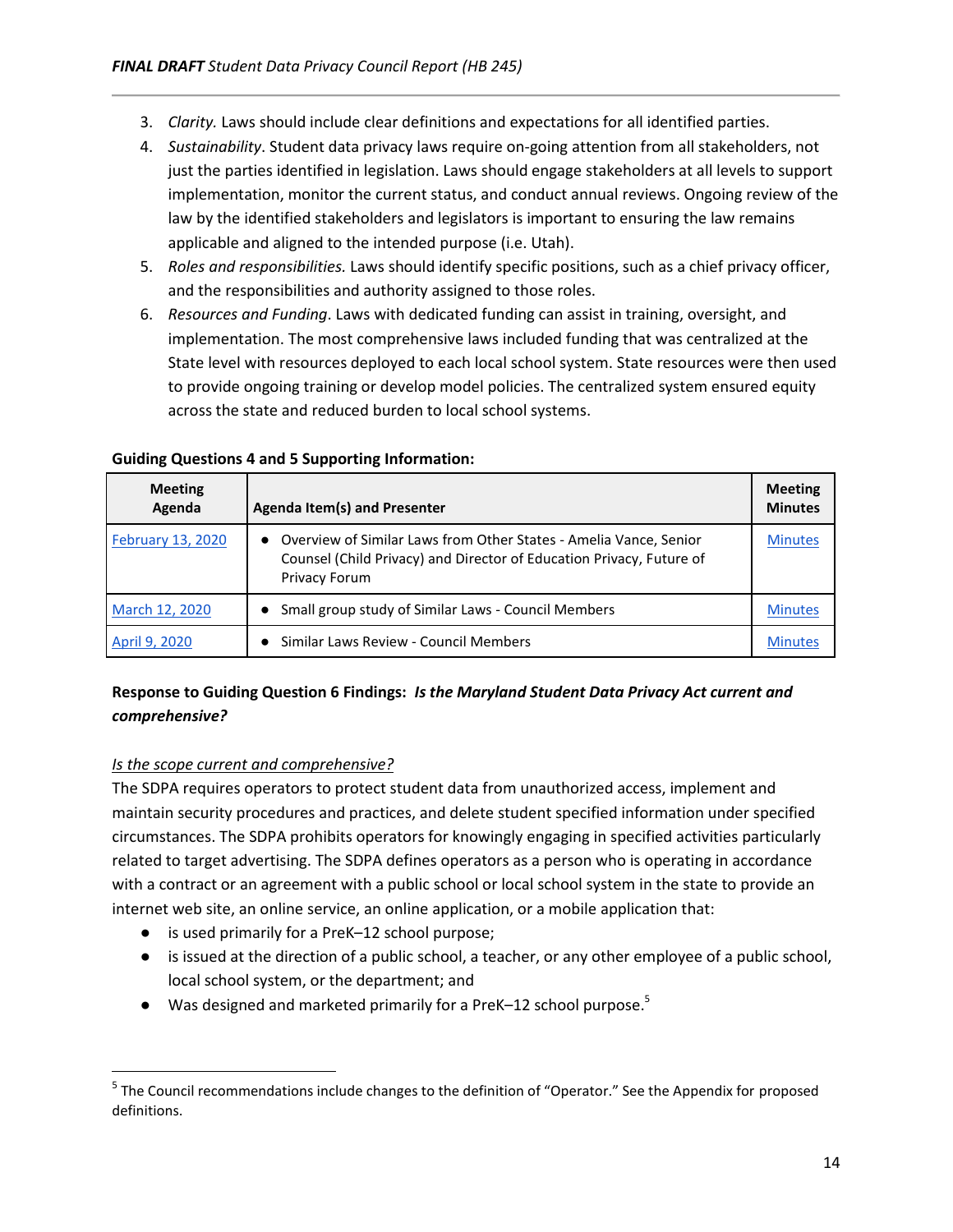The Council concluded that while the narrow scope of the SDPA may be appropriate, there is little oversight of the operators in legislation. Review of other state laws and best practices highlighted the lack of accountability in the SDPA. The Council noted the lack of notification of operator violations or inappropriate behaviors and practices. The members concluded that ensuring accountability of operators was a high priority and a recommendation of the Council. The Council discussed concerns in regards to the gaps in training and professional development to both the local school system and vendor staff.

The Council grappled with the separation of the overarching responsibilities of the local school systems to ensure the protection of student data from the specific requirements of SDPA. The Council concluded that the SDPA addresses how operators can and cannot use student data; the Student Data Governance Workgroup addresses the requirements for local school systems to protect student data.

# *Definitions*

The Council determined that clear definitions are needed to ensure the SDPA is comprehensive. The Council concluded that the definitions in the SDPA were not as clear as needed to ensure the appropriate parties adhere to the law. The Council shared concerns that the definition of who constitutes an operator are limited, the SDPA only governs operators based on contracted services with local school systems, only covers targeted advertising, and is solely focused on how operators can and cannot use student data.

The Council agreed to have a small workgroup, consisting of three Council members and one MSDE staff person, work on reviewing and revising the definitions. The workgroup met several times from January to April. The workgroup made changes to four of the five definitions in the original SDPA based on Council discussions and workgroup members' expertise and knowledge of other state laws. At the August 2020 meeting, the Council approved the definitions to be included in its recommendations. The complete definitions with the recommended changes are included in the Appendix.

| <b>Meeting</b><br>Agenda | <b>Agenda Item(s) and Presenter</b>                                                                                                                                                       | <b>Meeting</b><br><b>Minutes</b> |
|--------------------------|-------------------------------------------------------------------------------------------------------------------------------------------------------------------------------------------|----------------------------------|
| October 10, 2019         | Overview of Council purpose and enacting legislation - Council<br><b>Members</b>                                                                                                          | <b>Minutes</b>                   |
| November 12, 2019        | Student Data Privacy Act of 2015:<br>Independent study of the Act - Council Members<br>O<br>Discussion of intent of original legislation - Theodore Hartman,<br>O<br><b>Howard County</b> | <b>Minutes</b>                   |
| <b>January 9, 2020</b>   | Establishing Definitions - Laia Tiderman                                                                                                                                                  | <b>Minutes</b>                   |
| April 9, 2020            | <b>Relevant Definitions - Molly Abend</b>                                                                                                                                                 | <b>Minutes</b>                   |
| May 14, 2020             | <b>Relevant Definitions - Molly Abend</b><br>Identified Issues from Legislative History - Laia Tiderman                                                                                   | <b>Minutes</b>                   |

# **Guiding Question 6 Supporting Information:**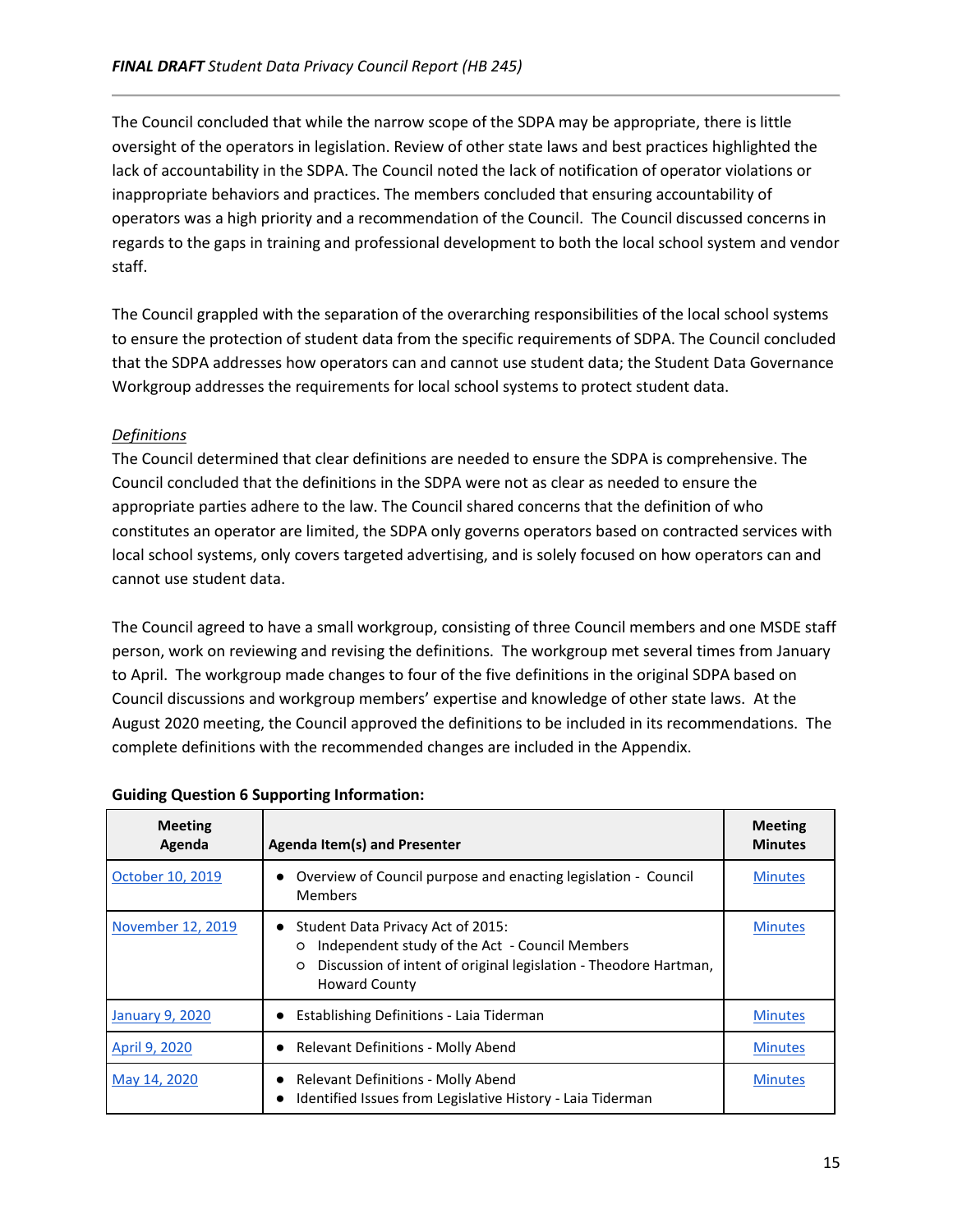| <b>Meeting</b><br>Agenda | Agenda Item(s) and Presenter                                                                  | <b>Meeting</b><br><b>Minutes</b> |
|--------------------------|-----------------------------------------------------------------------------------------------|----------------------------------|
|                          | Discussion of Gaps in the Student Data Privacy Act of 2015 -<br><b>Council Members</b>        |                                  |
| June 11, 2020            | • Continued Discussion of Issues in the Student Data Privacy Act of<br>2015 - Council Members | <b>Minutes</b>                   |
| <b>August 13, 2020</b>   | Review of Issues in the Student Data Privacy Act of 2015 - Carol<br>Williamson                | <b>Minutes</b>                   |

# <span id="page-17-0"></span>Review and Analysis of Emerging Technologies

The Council identified two guiding questions to support the requirement to review and analyze emerging technologies.

# **Guiding Questions for review and analysis of emerging technologies:**

- 7. What is the impact of emerging technology on the Maryland Student Data Privacy Act?
- 8. How do current and emerging technologies change the requirements of the Maryland Student Data Privacy Act?

# **Findings in response to Guiding Questions 7 and 8 Findings: What is the impact of emerging technology and do current and emerging technologies change the requirements of the Maryland Student Data Privacy Act?**

# *Keeping pace with emerging technology*

The Council concluded that while emerging technology vendors might need more understanding of the complexities of student data privacy, Maryland's Student Data Privacy Act is applicable to current and future emerging technology operators.

The Council had recurring questions about whether technology has outpaced the SDPA since its passage in 2015. To address these concerns, MSDE's Director of Instructional Technology reviewed and presented information on the privacy policies for some emerging technology vendors operating in Maryland. In addition, emerging technology vendors made presentations to the Council. Overall, the Council found privacy policies lacking and that the presenting vendors had a limited understanding of student data privacy laws. The vendors made generalized statements about data privacy, however they provided limited information on how their companies protect student data. Only one of the three emerging technology vendors had updated its policies to comply with national standards regarding student privacy issues.

# *Current environment and the impact of the Coronavirus Pandemic*

After a robust discussion on the impact of the coronavirus pandemic on student data privacy, the Council concluded that Maryland's Student Data Privacy Act is applicable to emerging technologies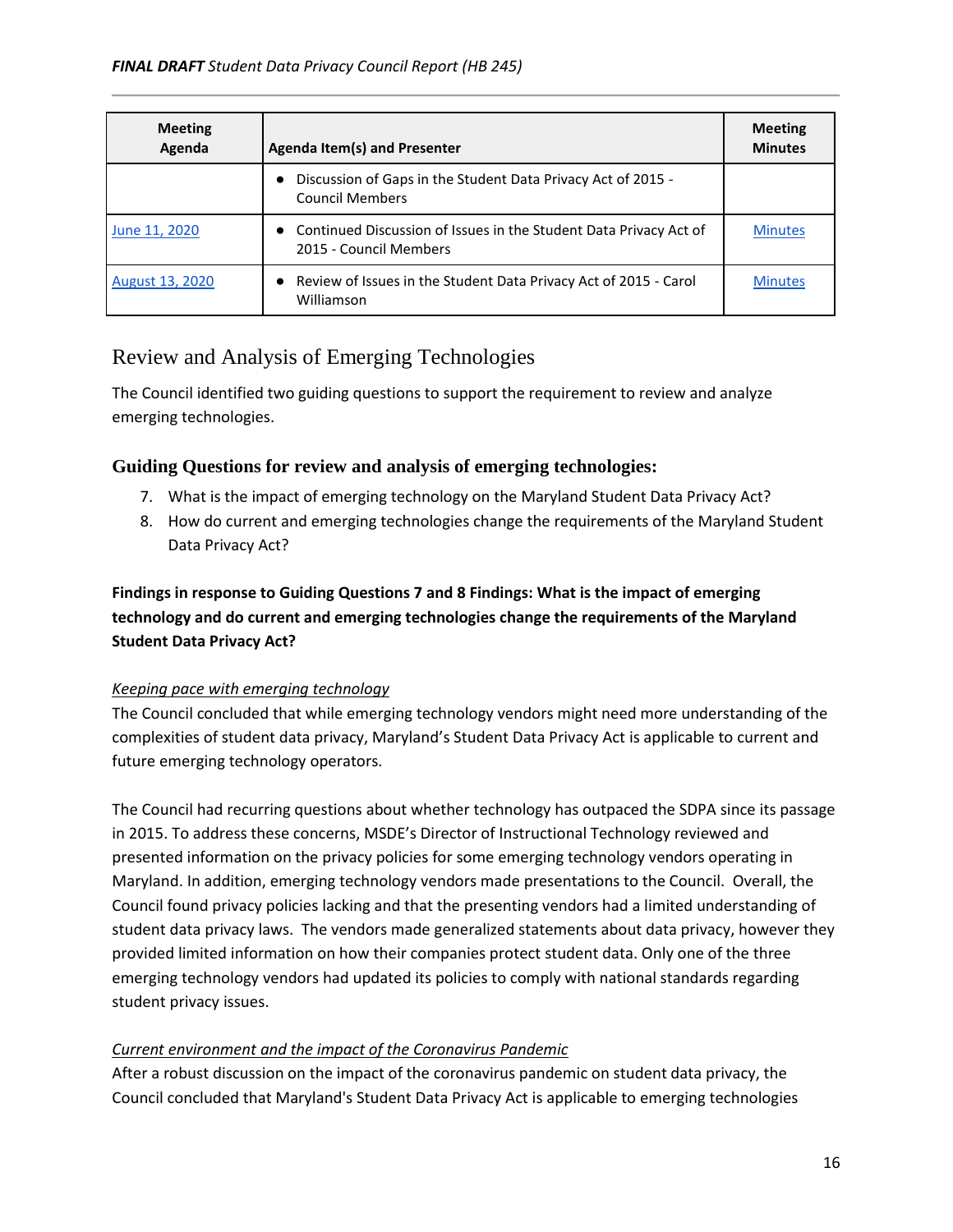being implemented in the current environment. Council members discussed the need for appropriate training and professional development as an ongoing concern to ensure any technology implemented is used appropriately to protect student privacy. Members also discussed the privacy and security risks associated with distance learning and digital learning platforms.

| <b>Meeting</b><br>Agenda | Agenda Item(s) and Presenter                                                                                                            | <b>Meeting</b><br><b>Minutes</b> |
|--------------------------|-----------------------------------------------------------------------------------------------------------------------------------------|----------------------------------|
| April 9, 2020            | • Student Privacy and Coronavirus, Council Members<br>• Emerging Technologies, Val Emrich, Director Instructional<br>Technologies, MSDE | <b>Minutes</b>                   |

# **Guiding Questions 7 and 8 Supporting Information:**

# <span id="page-18-0"></span>**Recommendations**

# <span id="page-18-1"></span>Council Priorities

The Council established priorities to consider when developing final recommendations for this report. The Council developed the priorities based on the purpose and charge of the Council and on the information provided during meetings. These priorities are:

- 1. Alignment to the scope of the Student Data Privacy Act of 2015 (HB 298) and the Student Data Privacy Council Act (HB 245);
- 2. Ensure the protection of covered information used by Operators in Maryland's local school systems;
- 3. Ensure all stakeholders (Operators and local school systems) understand their roles under the Student Data Privacy Act of 2015;
- 4. Ensure flexibility across local school systems in the implementation of the Student Data Privacy Act of 2015.

# <span id="page-18-2"></span>Summary of Recommendations

The recommendations of the Council are presented in two sections: Statutory and Regulatory Changes and Continuation of the Council. Each recommendation includes relevant statute, if applicable, and a justification and rationale based on the findings of the Council.

- 1. [Recommendations: Statutory and Regulatory](#page-19-0)
	- 1.1: Revise the meanings in the SDPA, Md. Ann. Code, Ed. Art. §4–131, to align to the Council developed and approved definitions.
	- 1.2A: Establish a mechanism(s) to ensure Operator compliance with the Student Data Privacy Act of 2015.
	- 1.2B: Ensure Operator breaches that violate the Student Data Privacy Act are subject to enforcement through the consumer protection law similar to the enforcement of violations under the Maryland Personal Information Protection Act.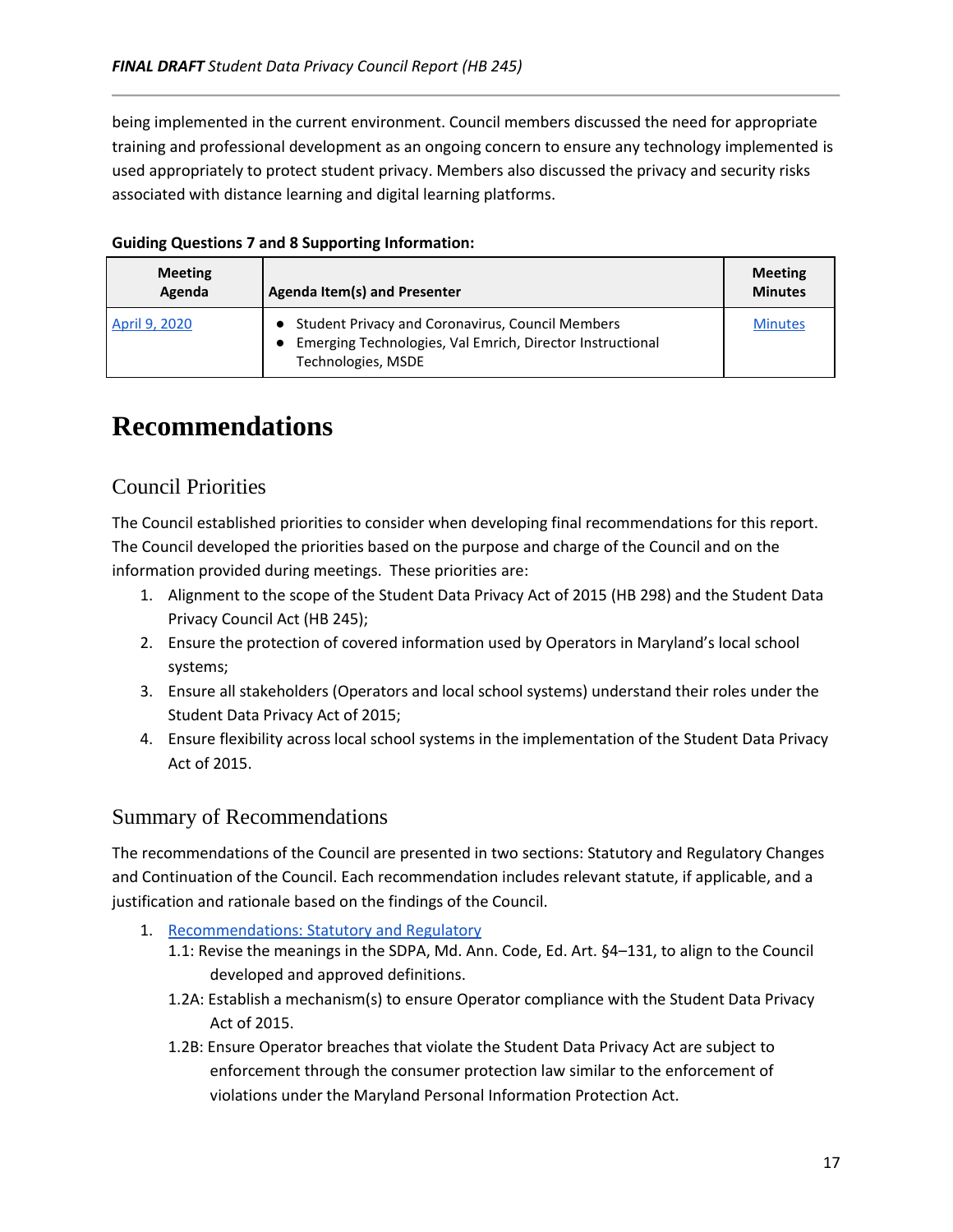- 1.3A: Require Operators to maintain a breach notification plan.
- 1.3B: Require public notification of violations of the Student Data Privacy Act.
- 2. [Recommendations: Continuance of the Council](#page-22-0)
	- 2.1: Repeal the Council's termination date to allow the Council to continue its evaluation of student data privacy in the State on a permanent basis.
	- 2.2: Allow the Maryland Student Data Privacy Council to continue to meet periodically as determined by the Council Chair.
	- 2.3: Revise the charge of the Maryland Student Data Privacy Council.
	- 2.4: Require the Council to report on its revised charge on a periodic basis.

# <span id="page-19-0"></span>Recommendations: Statutory and Regulatory

# **1.1. Clarity**

# **Revise the meanings in Md. Ann. Code, Ed. Art. §4–131 to align with the Council developed and approved definitions.**

## **Justification and Rationale**

In the review and analysis of similar laws and best practices in other states, the Council identified "clarity" as a best practice. The Council found during the study of the development and implementation of the SDPA that clearer language is necessary in defining Operators to ensure all stakeholders, including operators, understand the impact of the SDPA. The Council concluded that local school systems have the burden of ensuring that contracted operators comply with the Act. A subsequent survey of local school systems and review of the procurement processes in Maryland provided further confirmation that the onerous burden falls on local school systems to ensure that operators with whom they contract comply with the law.

The Council determined the definition of "operator" was too limiting and expansion on the definition generated the majority of the discussion. Currently, the definition does not encompass noneducational, or general audience companies, as referenced on page 11 of this report. The definition also referred to an operator solely as "a person" and the Council decided adding the word 'entity' would make it comprehensive. One of the major changes recommended by the Council is that an entity that usually serves a general audience but has created a division for education clients would be considered the operator, and not the parent entity as a whole, so long as the education division does not share covered information with the parent entity. The definition for "covered information" was updated to include the definition of personally identifiable information and types of covered information were added or altered to the list, including online behavior or usage of applications when linked or linkable to a specific student. These changes resulted in less duplication and less confusion and the updated definition of covered information is referenced in two other revised definitions. The definition of a "persistent unique identifier" was edited significantly to extend coverage to a preK-12 student, their family, or a device linked to either party and not restrict the definition to simply a reference number. The updated definition of "targeted advertising" now incorporates the newly defined 'covered information' to replace online activities.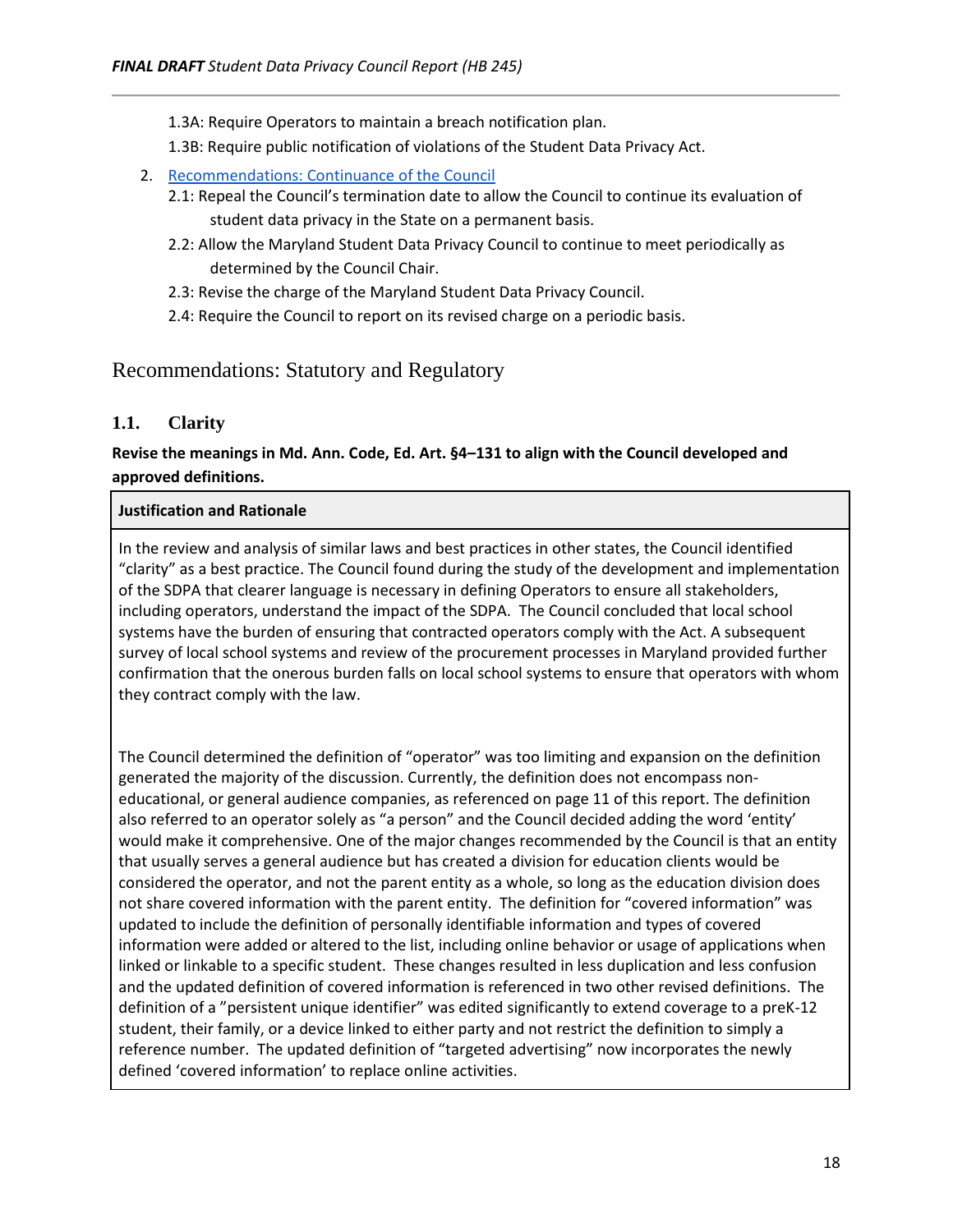# **1.2. Compliance**

# **A. Establish a mechanism(s) to ensure Operator's compliance with the Student Data Privacy Act of 2015.**

### **Justification and Rationale**

In study of the development and implementation of the SDPA, the Council noted the SDPA contains a lack of accountability and enforcement for operators. In the review and analysis of similar laws and best practices in other states, the Council identified "accountability" as a best practice and lacking in the SDPA. After presentations from local school system staff and analysis of local school system survey responses, the Council confirmed that the burden is on the local school systems for ensuring operators are compliant with the SDPA. Furthermore the local school system must mitigate issues at their own expense (both monetary and to student privacy).

The establishment of a compliance mechanism would ensure operators comply with the SDPA and reduce the burden on local school systems.

The Council discussed the following options to ensure compliance under the SDPA, including:

- 1. Utilize the same compliance process as the [Maryland Personal Information Protection Act](https://www.marylandattorneygeneral.gov/Pages/IdentityTheft/businessGL.aspx#:~:text=If%20a%20business%20experiences%20a,affected%20consumers%20residing%20in%20Maryland.&text=In%20the%20event%20of%20a%20security%20breach%2C%20notice%20must%20be,to%20consumers%20with%2045%20days.) (MPIPA) to enforce the Student Data Privacy Act because it utilizes an already existing structure that enforces similar issues over similar entities. The decision makers involved in the process already have a specialized basis of knowledge. This option also helps ensure consistency in such matters throughout the State.
- 2. Establish a State Chief Privacy Officer with the authority and responsibility to address compliance and accountability of the SDPA. In the review of similar laws from other states, both Utah and New York, established similar roles and responsibilities. In addition to New York's chief privacy officer having the power to access all records and comment on the processing of student data, the law includes "any other powers that the commissioner shall deem appropriate."
- 3. Establish a new process for the Maryland State Department of Education or the [Maryland](https://msa.maryland.gov/msa/mdmanual/25ind/html/47inspect.html)  [Inspector General for Education](https://msa.maryland.gov/msa/mdmanual/25ind/html/47inspect.html) to ensure compliance and accountability of operators as defined in the SDPA. These options are not ideal because both the MSDE and the Maryland Inspector General for Education have enforcement responsibilities over local school systems not operators as defined under SDPA.

# **B. Ensure Operator data breaches that violate the Student Data Privacy Act are subject to enforcement through the consumer protection law similar to the enforcement of violations under the Maryland Personal Information Protection Act.**

### **Justification and Rationale**

In study of the development and implementation of the SDPA, the Council noted the SDPA contains a lack of accountability and enforcement for operators around data breaches and unauthorized disclosure of student data. In the review and analysis of similar laws and best practices in other states, the Council identified that enforcement is lacking in the SDPA specific top data breaches. The local school systems, and students, who are impacted by a data breach must mitigate issues at their own expense (both monetary and to student privacy). The Council recommends using existing mechanisms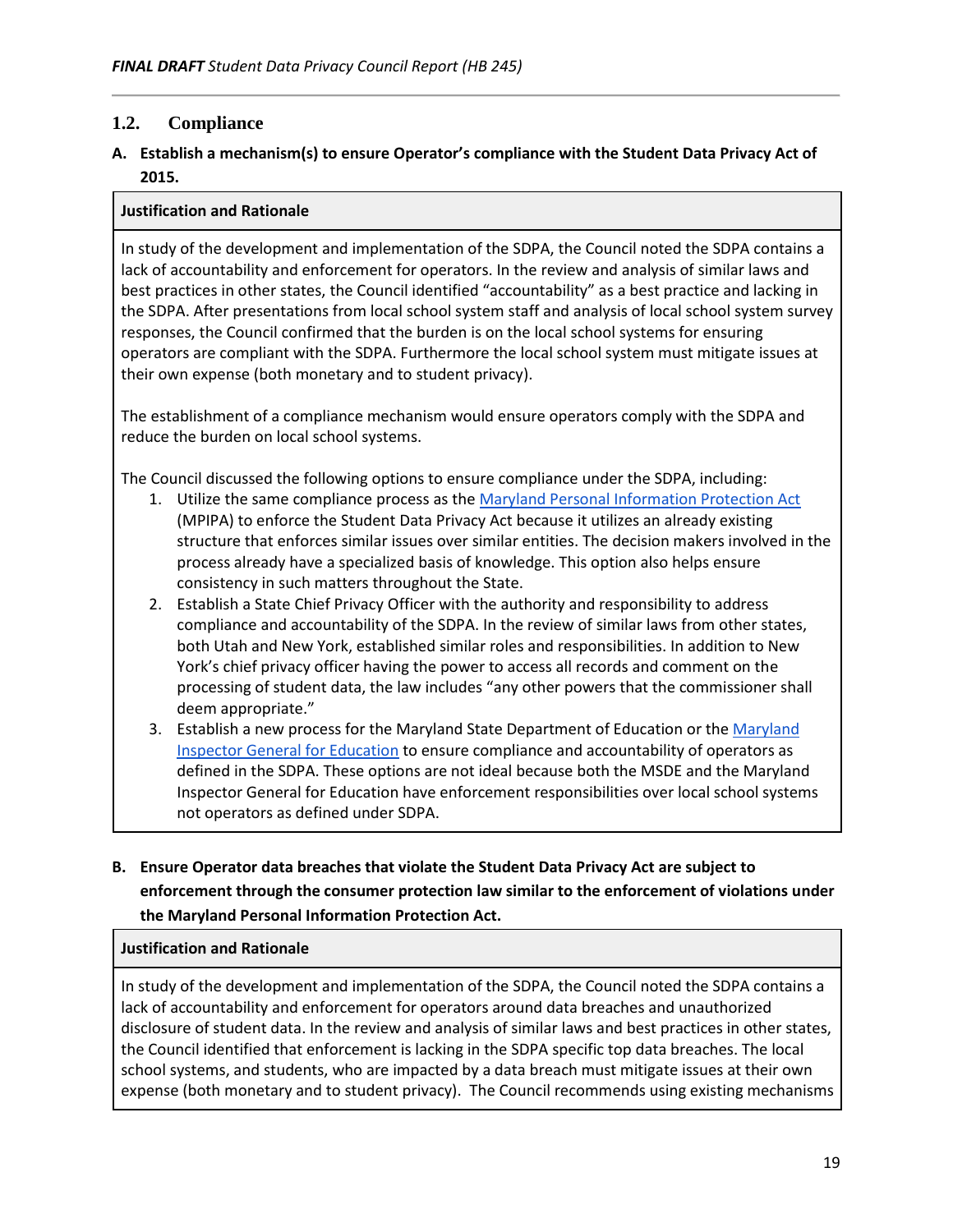### **Justification and Rationale**

to ensure that Operators data breaches that violate the Student Data Privacy Act are subject to enforcement to ensure compliance to the SDPA.

The Council discussed the following options for enforcement:

- 1. Make sure Operator breaches under SDPA are subject to enforcement through the consumer protection law in the same way violations of [Maryland Personal Information Protection Act](https://www.marylandattorneygeneral.gov/Pages/IdentityTheft/businessGL.aspx#:~:text=If%20a%20business%20experiences%20a,affected%20consumers%20residing%20in%20Maryland.&text=In%20the%20event%20of%20a%20security%20breach%2C%20notice%20must%20be,to%20consumers%20with%2045%20days.) are enforced through the consumer protection law.
- 2. Make the bridge between financial consumer records and student protected information clear to Operators.

## **1.3. Transparency**

### **A. Require Operators to maintain a breach notification plan.**

### **Justification and Rationale**

In study of the development and implementation of the SDPA, the Council found that transparency and privacy are often at odds. In the review and analysis of similar laws and best practices in other states, the Council identified "accountability" as a best practice lacking in Maryland's SDPA.

In their briefing on the Maryland Student Data Governance Act (HB0568, RS 2018), the Council learned that local school systems are required to develop and implement a breach notification plan, but that a similar requirement is lacking in the SDPA for Operators.

Jackie La Fiandra, who provided advice to the Council from the Office of the Attorney General, clarified that businesses have requirements under the Maryland Personal Information Protection Act in response to breaches, but that based on MPIPA's definition of "personal information" those requirements do cover all of the data we traditionally view as education records (i.e. information on grades, State assessments, discipline, special education, etc…).

The Council recommends expanding on the current requirements for operators under the law by adding a requirement to (C) (2) to include a breach notification plan to support more transparency and accountability of Operators.

(c) An Operator shall:

(2) implement and maintain reasonable security procedures and practices *including a breach notification plan* to protect covered information;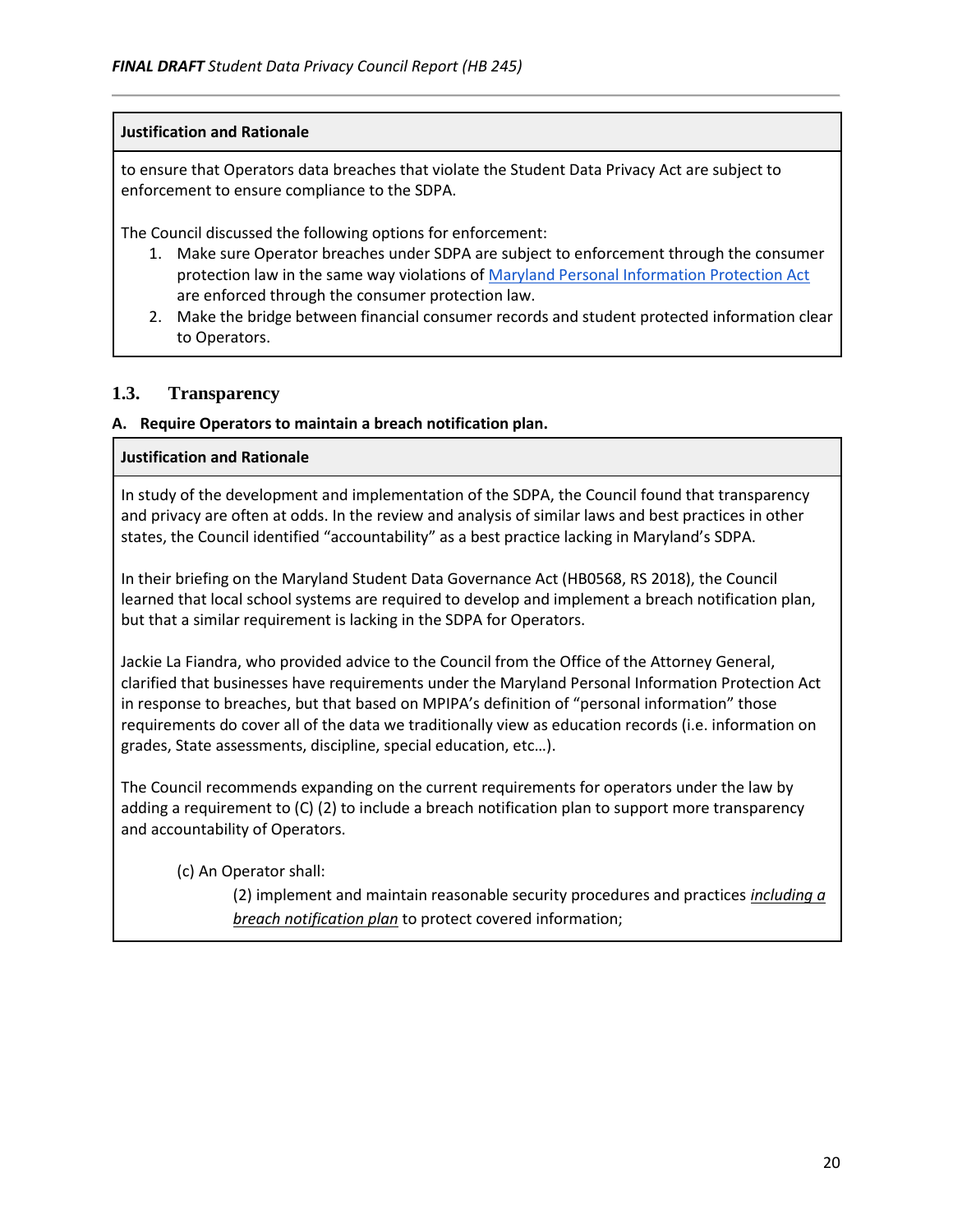### **B. Require public notification of violations of the Student Data Privacy Act.**

### **Justification and Rationale**

In study of the development and implementation of the SDPA, the Council found that transparency and privacy are often at odds. Results from local school system implementation identified inconsistent practices across local school systems. Public notification of violations improves transparency and allows local school systems to identify potential issues with Operators prior to entering into contracts.

In the review and analysis of similar laws and best practices in other states, the Council identified "accountability" as a best practice and lacking in the SDPA.

Requiring public notification of violations of the SDPA supports both transparency and accountability.

# <span id="page-22-0"></span>Recommendations: Continuance of the Council

# **2.1. Repeal Termination**

**Repeal the termination date for the Council to allow the Council to continue its evaluation of student data privacy in the State on a permanent basis.** 

# **2.2. Continuance**

**The Maryland Student Data Privacy Council should continue to meet periodically as determined by the Council Chair.** 

### **Justification and Rationale**

Continuance of the Council supports the best practices around "transparency" and "accountability". Emerging technology and changing practices due to the pandemic provide the opportunity for the Council to have a role in continuing to study the implementation of the SDPA and recommend changes as needed.

# **2.3. Charge**

# **Revise the charge of the Maryland Student Data Privacy Council.**

### **Justification and Rationale**

The Council, as required, has studied the implementation of the SDPA. In light of the recommendations in this report, the Council recommends a change in the charge of the Council. The Maryland Student Data Privacy Council should:

- (1) Provide ongoing review and monitoring of the Act;
- (2) Review and analyze developments in technologies as they may relate to student data privacy;
- (3) Review the establishment and implementation of compliance mechanism(s) to determine its effectiveness in ensuring Operator's compliance with the Act.
- (4) Promote transparency on local school system contracted operators to families and the public.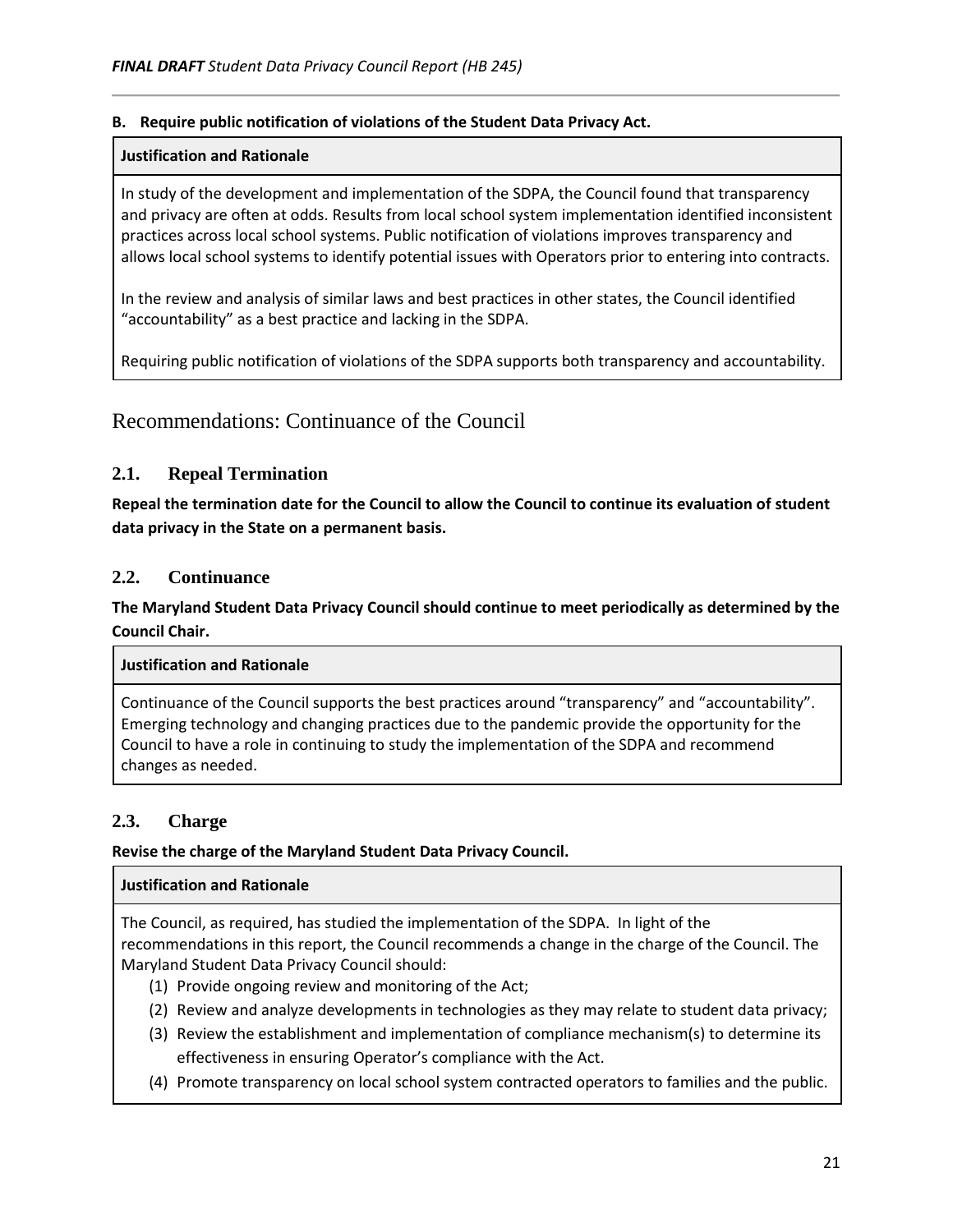### **Justification and Rationale**

- (5) Develop ways for local school systems to share information and expand communication among LSS on contracted Operators.
- (6) Review patterns of non-compliance with the Act.

# **2.4. Report**

### **The Council shall report on their revised charge on a periodic basis.**

### **Justification and Rationale**

The Council shall report as needed to support the best practices around "transparency" and "accountability". Emerging technology and changing practices due to the pandemic provide the opportunity for the Council to have a role in continuing to study the implementation of the SDPA and recommend changes as needed.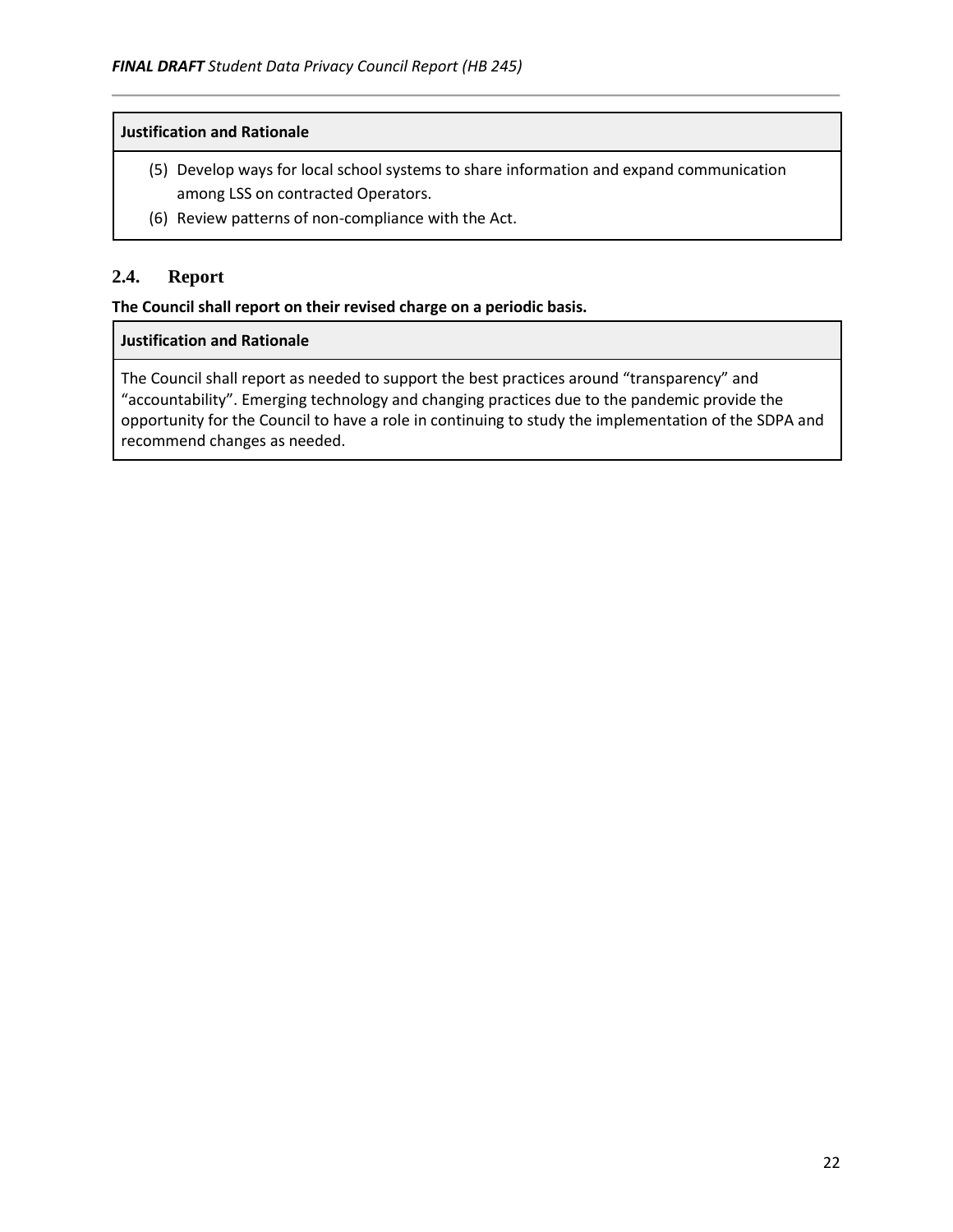# <span id="page-24-0"></span>**Maryland Student Data Privacy Council Members**

*One member of the Senate of Maryland, appointed by the President of the Senate:*

- Susan C. Lee, Maryland Senate, District 16, Montgomery County
- Michael Lore (Designee), Chief of Staff, Senator Susan Lee

*One member of the House of Delegates, appointed by the Speaker of the House:*

- Jheanelle Wilkins, Maryland House of Delegates, District 20, Montgomery County (resigned)
- Dana Jones, Maryland House of Delegates, District 30A, Anne Arundel County

*The State Superintendent of Schools, or the Superintendent's designee:*

● Dr. Carol Williamson, Deputy Superintendent, Office of Teaching and Learning, Maryland State Department of Education

*The Secretary of Information Technology, or the Secretary's designee:*

- Chip Stewart, Acting Chief Information Security Officer
- Derek Wheeler (Designee), Assistant Director of Cybersecurity

*The Executive Director of the Public School Superintendents' Association of Maryland, or the Executive Director's designee:*

● Dr. Jeffrey Lawson, Superintendent of Cecil County Public Schools

*The Executive Director of the Maryland Association of Boards of Education, or the Executive Director's designee:*

● Michael Garman, MABE Member, Talbot County

*The President of the Maryland State Education Association, or the President's designee:*

- Chrystie Crawford-Smick, President, Harford County Education Association
- Samantha Zwerling (Designee), Government Relations Specialist, Maryland State Education Association

*The President of the Maryland PTA, or the President's designee:*

● Moisette "Tonya" Sweat, Vice President for Advocacy, Maryland PTA

*One School Data Privacy Officer, or the Officer's designee:*

● Theodore Hartman, Director of Strategy and Data Privacy, Howard County Public School System

*One School Information Technology Officer, or the Officer's designee:*

● Thomas Chapman, Assistant to Associate Superintendent, Office of Technology and Innovation, Montgomery County Public Schools

*One representative of a company, trade association, or group who has professional experience in the area of student data privacy or online educational technology services:*

● Michele McNeil, Vice President, Policy, The College Board

*One member of the academic community who studies K–12 student data privacy:*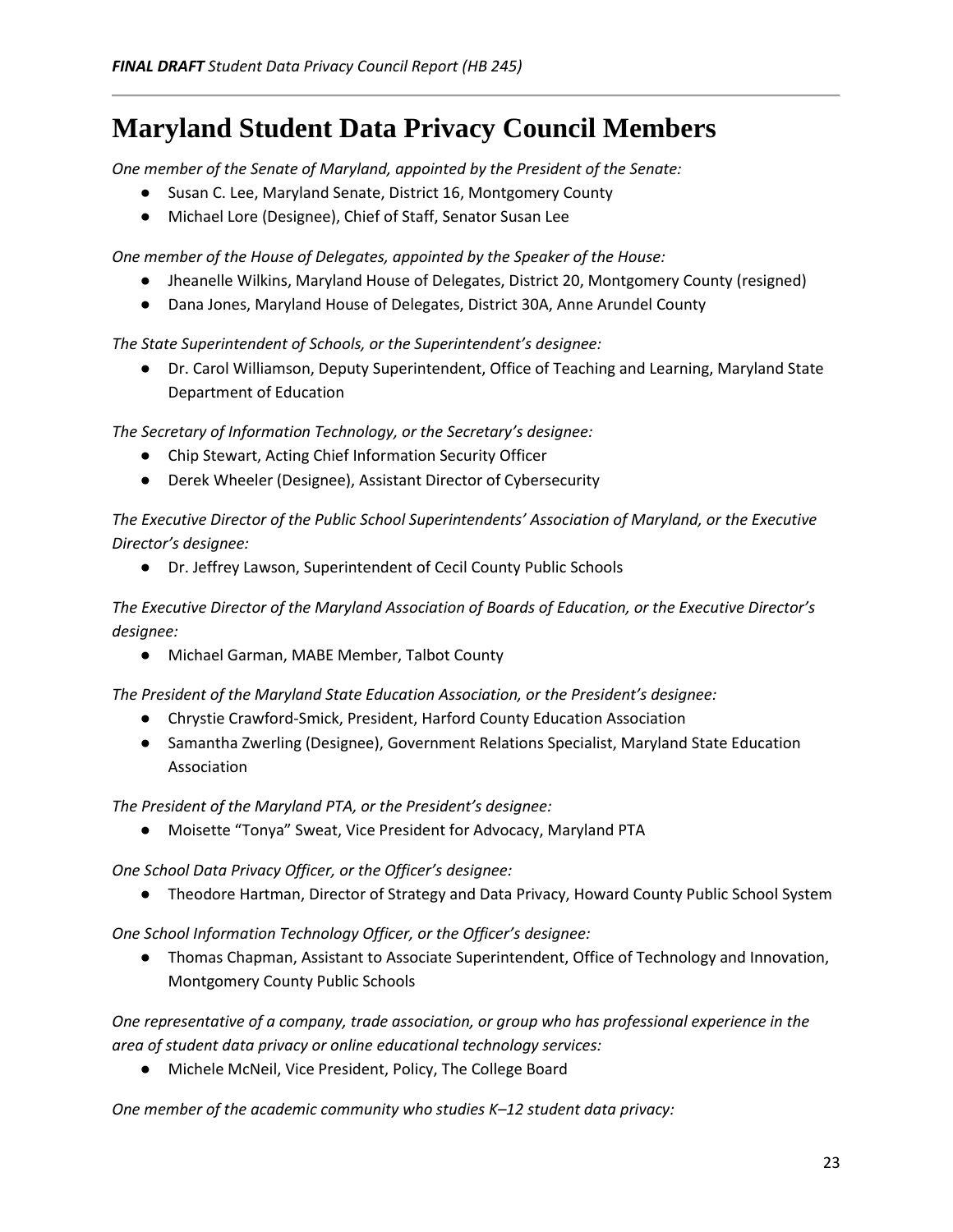● Dr. Ann Kellogg, Director of Reporting Services, Maryland Higher Education Commission, Maryland Longitudinal Data System Center

*One advocate for student data privacy who does not have a professional relationship with a provider of online educational technology services:*

● Baron Rodriguez, CEO, Noble Privacy Solutions LLC

*One attorney who is knowledgeable in the laws and regulations that pertain to local school systems:*

● Amelia Vance, Senior Counsel (Child Privacy) and Director of Education Privacy, Future of Privacy Forum

*One school–based administrator from a public school in the State:*

● Ryan Cowder, Worcester County Public Schools

*One teacher from a public school in the State:*

● Alison Vannoy, Anne Arundel Public Schools

The Maryland State Department of Education provided staff to the Council, including:

- Jackie C. La Fiandra, Assistant Attorney General, Office of the Attorney General
- Val Emrich, Director, Instructional Technology, School Library Media, and Mathematics, Division of Curriculum, Instructional Improvement and Professional Learning
- Chandra Haislet, Director, Accountability and Data Systems, Division of Assessment, Accountability and Information Technology
- Laia Tiderman, Program Manager, Accountability Support & Data Management, Accountability and Data Systems, Division of Assessment, Accountability and Information Technology
- Molly Abend, Data Management Coordinator, Accountability and Data Systems, Division of Assessment, Accountability and Information Technology, and Maryland Longitudinal Data System Center
- Shane McCormick, Executive Associate, Office of the Deputy for Teaching and Learning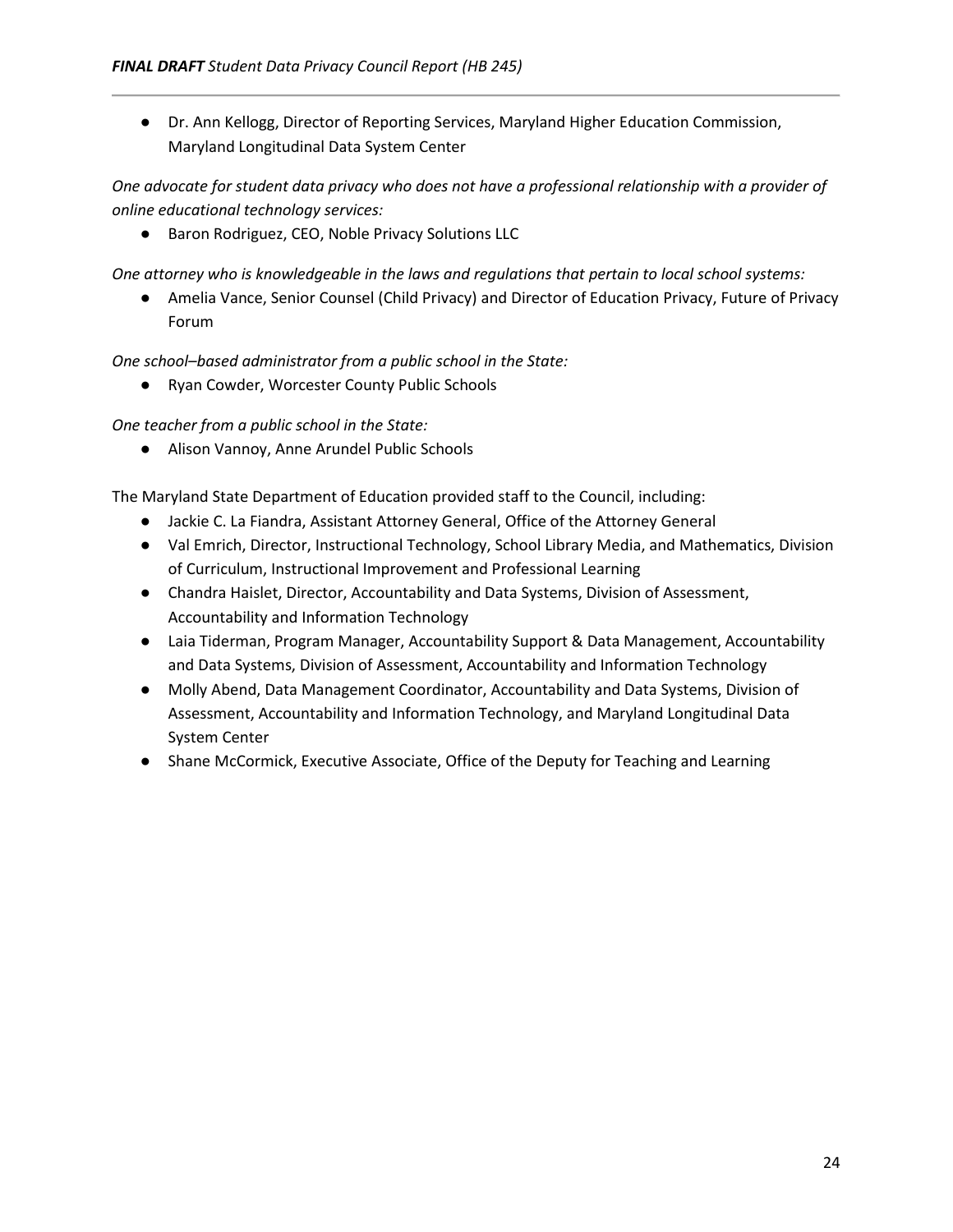# <span id="page-26-0"></span>**Appendix**

# Relevant Definitions

# **ADDITIONS**

[Removals] Original text

# **Covered Information**

● (A) (2) (i) "Covered information" means information or material that [:] alone or in combination, is linked or linkable to a specific student that would allow a reasonable person in the school community, who does not have personal knowledge of the relevant circumstances, to identify the student with reasonable certainty.

[1. personally identifies an individual student in this State or that is linked to information or material that personally identifies an individual student in this State; and 2. Is gathered by an operator through the operation of a site, a service, or an application.]

- (ii) "Covered information" includes but is not limited to a student's:
	- 1. Educational [and disciplinary] records as defined by Md. Code, Ed. Art., §7-1303;
	- 2. First and last name;
	- 3. Home address and geolocation information;
	- 4. Telephone number;
	- 5. Electronic mail address or other information that allows physical or online contact;
	- 6. Test results, grades, and student evaluations;
	- 7. Special education [data] information;
	- 8. Disciplinary information;
	- [8]9. Criminal records;
	- [9]10. Medical records and health records;
	- [10]11. Social Security number;
	- [11]12. Biometric information;
	- [12]13. Socioeconomic information;
	- [13]14. Food purchases;
	- [14]15. Political and religious affiliations;
	- [15]16. Text messages;
	- [16]17. Student identifiers;
	- [17] 18. Search activity;

# 19. Online behavior or usage of applications when linked or linkable to a specific student;

- [18]20. Photos; [and]
- [19]21. Voice recordings; and
- 22. Persistent unique identifiers.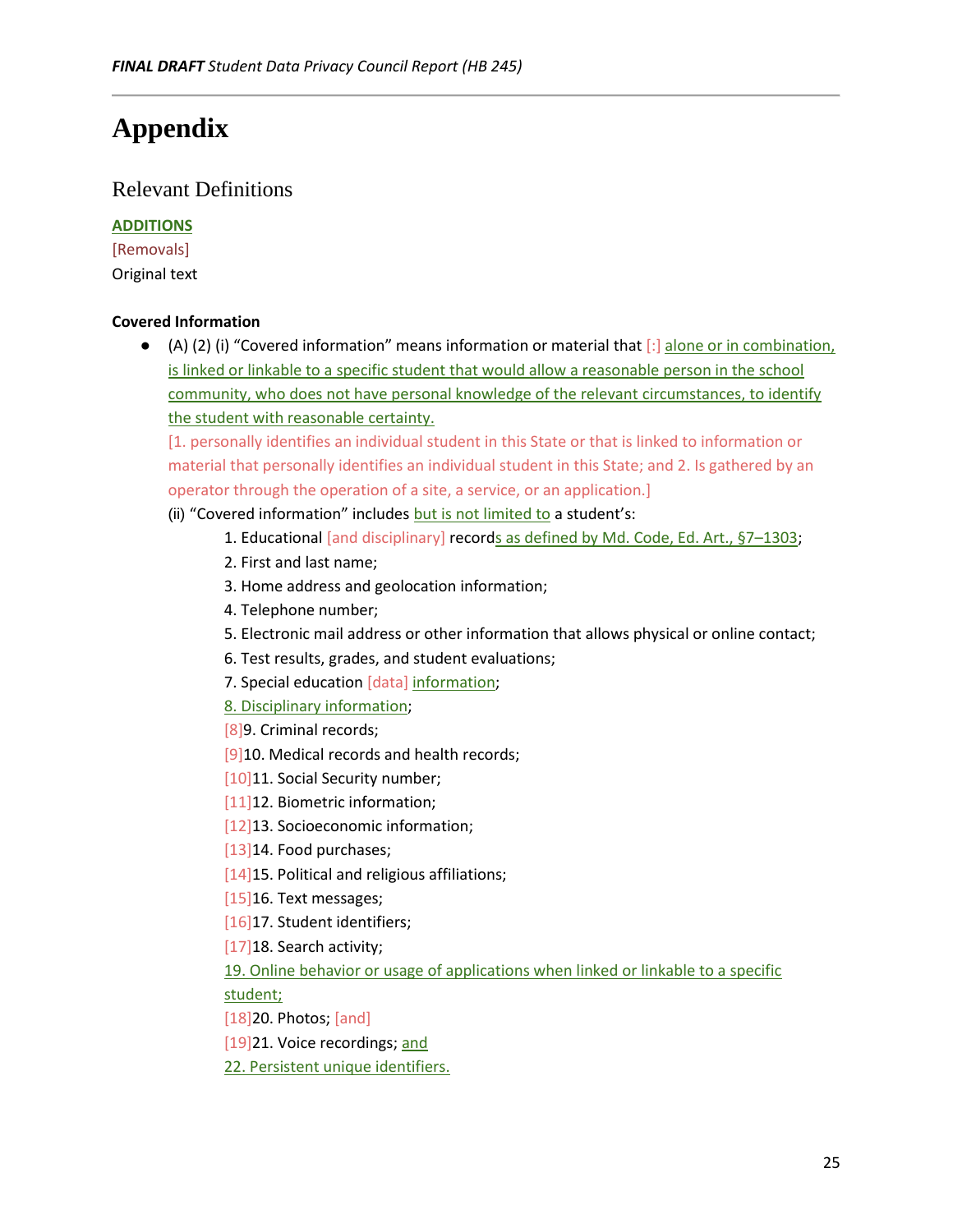(iii)"Covered information" may also include confidential information as defined by the Maryland Department of Information Technology.

### **Operator**

● (A) (3) "Operator" means a person or entity who is operating in accordance with a contract or an agreement with a PreK-12 public school or local school system in the State to provide an Internet web site, an online service, an online application, or a mobile application, that processes covered information and:

> (i) Is used [primarily] for a PreK–12 school purpose; or (ii) Is issued at the direction of a public school, a teacher, or any other employee of a public school, local school system, or the Department. [; and [(iii) Was designed and marketed primarily for a PreK–12 school purpose.]

Operator is only intended to apply when organizations engage with institutions under FERPA's School Official exception. Other exceptions apply, namely Audit/Evaluation and the Studies Exception, which is still subject to FERPA's "reasonable methods" and associated contractual privacy and security safeguards.

If an entity usually serves a general audience but has created a division for education clients, that division will be considered the entity covered by this law, and not the parent entity as a whole, so long as the education division does not share covered information with the parent entity.

### **Persistent Unique Identifier**

● (A) (4) "Persistent unique identifier" means an identifier that can be used to identify, recognize, track, single out, or make inferences about a preK-12 student, their family, or a device that is linked to a preK-12 student or family, over time and across services, including, but not limited to, a device identifier; a cookie identifier, mobile ad identifiers, or similar technology; customer number, unique pseudonym, hashed email address, hashed phone number, or other user alias; including identifiers generated through probabilistic methods. For purposes of this definition, "family" means a custodial parent or guardian and any preK-12 students over which the parent or guardian has custody. [a unique reference number used as an identifier in computer software that is stored across different usage sessions]

#### **PreK–12 school purpose (No Changes)**

- (A) (5) (i) "PreK–12 school purpose" means an activity that:
	- 1. Takes place at the direction of a public school, a teacher, an administrator, or a local school system; or
	- 2. Aids in the administration of public school activities.
	- (ii) "PreK–12 school purpose" includes:
		- 1. Instruction in the classroom;
		- 2. Home instruction;